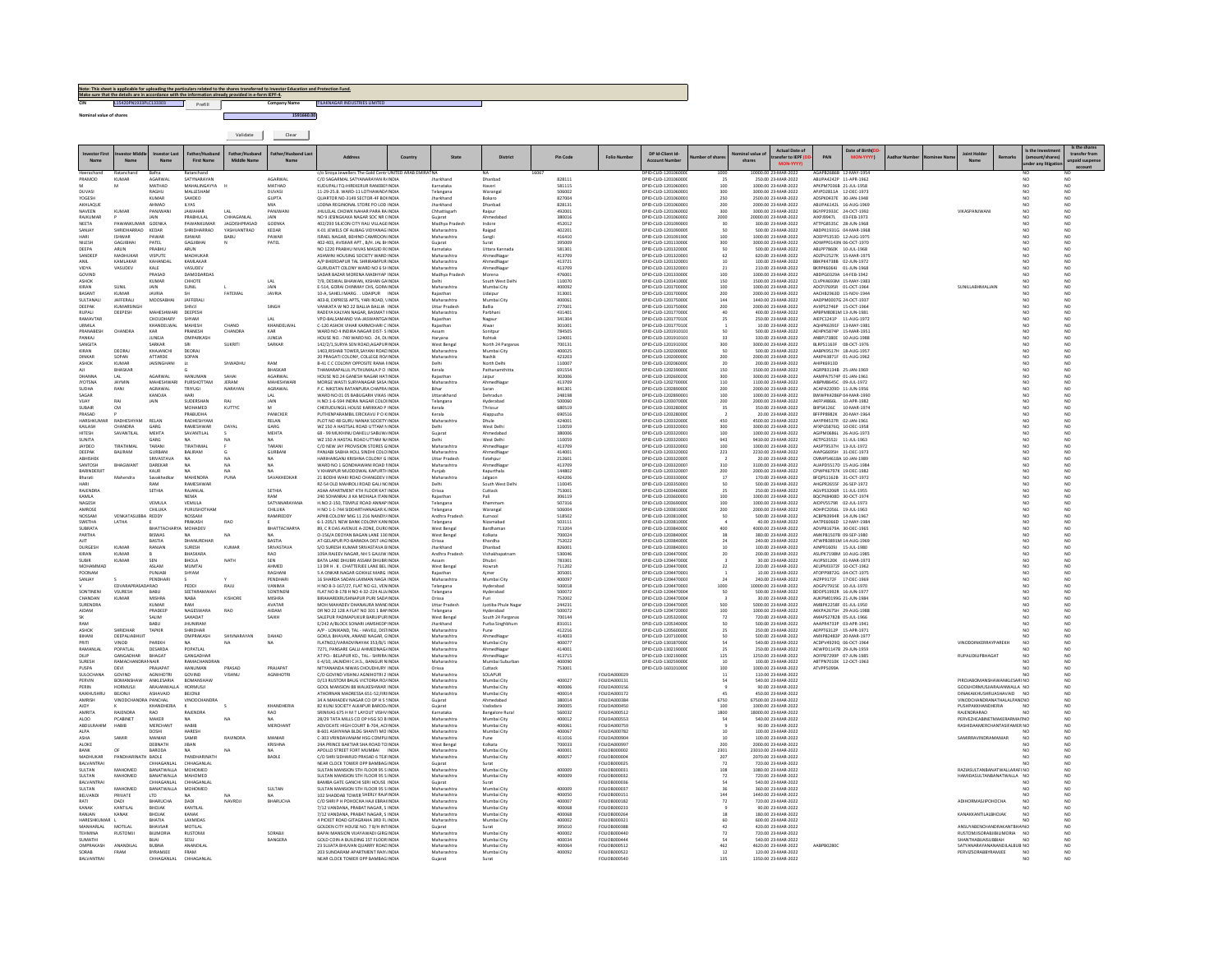| RHAKT                                       |                             | DOSH                 | <b>NIRMA</b>                |               |                            | C/O DOSHI TRADING CO 85/3 HIRA INDIA                                                                         |                                             | Chittorgar                           | 312605           | FOI IOR000679                 |                                              |                                          | 360.00 23-MAR-2022                         |                                               | NIRMALDOSE                                        |                             |
|---------------------------------------------|-----------------------------|----------------------|-----------------------------|---------------|----------------------------|--------------------------------------------------------------------------------------------------------------|---------------------------------------------|--------------------------------------|------------------|-------------------------------|----------------------------------------------|------------------------------------------|--------------------------------------------|-----------------------------------------------|---------------------------------------------------|-----------------------------|
| <b>BHAVESHKUMAR J</b>                       |                             | SHAH                 | JAYANTKUMAF                 |               |                            | C-2/144 SECTOR 2 IPCL TOWNSHIP INDIA                                                                         | Gujarat                                     | Vadodara                             | 391345           | FOLIOB000949                  |                                              |                                          | 90.00 23-MAR-2022                          |                                               | SUDHAISHAF                                        | NO                          |
| BAPURAO                                     | <b>NIVRUTTI</b>             | DHOKCHOULE           | NA                          | $N\Delta$     | NΔ                         | AT & POST RANJANKHOL, PO TILAK INDIA                                                                         | Maharashtra                                 | AhmedNaga                            | 413720           | FOLIOB001556                  |                                              | 63                                       | 630.00 23-MAR-2022                         | <b>RPOPDOORGN</b>                             |                                                   | NO                          |
| ALO <sub>0</sub>                            | PCABINET                    | MAKER                | PERVEZ                      |               |                            | 28/29 TATA MILLS CO OP HSG SOCHNDI                                                                           | Maharashtra                                 | Mumbai City                          | 400012           | FOLIOC00000                   |                                              |                                          | 540.00 23-MAR-2022                         |                                               | PERVEZHCABINETMAKERARMA                           |                             |
| <b>SHA</b><br><b>PLISHPA</b>                | CHHOGALAI<br>SITARAM        | BHUBAJI<br>CHAUDHAR  | BHUBAJI<br>SITARAM          |               |                            | BHERUCHOK SUMERPUR DIST PALI INDIA<br>FLAT NO 33 SATYAM 318 LINKING FINDIA                                   | Rajasthan<br>Maharashtra                    | Pali<br>Mumbai City                  | 306902<br>400052 | FOLIOC000086<br>FOLIOC000092  |                                              | 279<br>333                               | 2790.00 23-MAR-2022<br>3330.00 23-MAR-2022 |                                               | SHAKANTILALCHHOGALALJI<br>VIKRAMSITARAMCHALIDHARI | <b>NO</b><br>N <sub>0</sub> |
| MANOHAR                                     | <b>BABURAO</b>              | CHOWDHARY            | BABURAC                     |               |                            | 43 AZAD NAGAR, R NO 869 3RD FL( INDIA                                                                        | Maharashtra                                 | Mumbai City                          | 400058           | FOLIOC000152                  |                                              |                                          | 540.00 23-MAR-2022                         |                                               | BABURAORAGHUNATHCHOWDH NO                         |                             |
| NOSHIE                                      | <b>FRAMROZE</b>             | COLABAVALA           | <b>FRAMROZE</b>             |               |                            | <b>EMPIRE MAHAL C-28 DADAR TT MUNDIA</b>                                                                     | Maharashtra                                 | Mumbai City                          | 400014           | EQUIDC000200                  |                                              | 207                                      | 2070.00.23-MAR-2022                        |                                               |                                                   |                             |
| <b>CHANDRAK</b>                             | <b>MARUTI</b>               | <b>BAL</b>           | <b>MARUTI</b>               | <b>KESHAV</b> | BAI                        | NEEMA APARTMENT NO 7 11TH LA INDIA                                                                           | Maharashtra                                 | Pune                                 | 411038           | FOLIOC000302                  |                                              | 120                                      | 1200.00 23-MAR-2022                        |                                               | SMITACHANDRAKANTBAL                               | NO <sub>1</sub>             |
| SAVAK<br>KOKILABEN                          | KAIKHASRU<br>MAHENDRA       | DASTOOR              | KAIKHASRU<br>AHENDRAKUMA    |               |                            | K 20 AVA BAUG 2ND FLOOR CHARP INDIA<br>1 PRINCESS STREET CHANDRA M INDIA                                     | Guiarat<br>Maharashtra                      | Navsari<br>Mumbai City               | 396445<br>40000  | FOLIOD000031<br>FOLIOD00020   |                                              | $\begin{array}{c} 162 \\ 18 \end{array}$ | 1620.00 23-MAR-2022<br>180.00.23-MAR-2023  |                                               | MAHENDRAKUMARNATHALALD/NC                         |                             |
| ASHA                                        | MADHAV                      | <b>DESHMUKH</b>      | MADHAV                      |               |                            | R NO 33 2ND FLOOR 196 B GAIWAI INDIA                                                                         | Maharashtra                                 | Mumbai City                          | 400004           | FOLIOD000460                  |                                              | 279                                      | 2790.00 23-MAR-2022                        |                                               | MADHAVVITHALDESHMUKH                              | <b>NO</b>                   |
| MAYANK                                      |                             | DESAL                | SURODH                      |               |                            | 17 RUPAL APT NO 2 4TH FLOOR DA INDIA                                                                         | Maharashtra                                 | Mumbai City                          | 400014           | FOI IODODD494                 |                                              |                                          | 60.00.23-MAR-2022                          |                                               | <b>SURODHCDESAL</b>                               | NO                          |
| NIRUPAMA                                    | <b>JITENDRA</b>             | DESA                 | <b>JITENDRA</b>             |               |                            | 2 39 JAWAHAR MANSION FANASVAINDIA                                                                            | Maharashtra                                 | Mumbai City                          | 400002           | FOLIOD000498                  |                                              | 225                                      | 2250.00 23-MAR-2022                        |                                               | KAMLAVATIBHAILALPARIKH                            | NO <sub>1</sub>             |
| <b>IAYESH</b>                               | AMRATIAL                    | DESAL                | <b>AMRATIAL</b>             |               |                            | 9/R PARWATI MANSION LAMINGTO INDIA                                                                           | Maharashtra                                 | Mumbai City                          | 400007           | EQUIDO000516                  |                                              | 54                                       | 540.00.23-MAR-2022                         |                                               | CHANCHALRENAMRATI ALDESAL NO                      |                             |
| <b>DEVENDR</b>                              |                             | DESAL                | MAGANLA                     |               |                            | A-31 VIPUL APARTMENTS, 7TH FLO INDIA                                                                         | Maharashtra                                 | Mumbai City                          | 400080           | FOLIOD000523                  |                                              |                                          | 330.00 23-MAR-2022                         |                                               |                                                   |                             |
| RANJANA<br>HANSUKHLA                        | <b>CHANDRAKAN</b>           | DHURL                | <b>CHANDRAKAN</b>           |               |                            | BHAI DHURUWADI 353 A CADELL R INDIA                                                                          | Maharashtra                                 | Mumbai City                          | 400028           | FOLIOD000546<br>FOLIOD000558  |                                              | 108                                      | 1080.00 23-MAR-2022                        |                                               | LALITABENDHANSUKHLAL                              | NO                          |
| DILIPSINH                                   |                             | LAXMIDAS             | <b>JIVANDAS</b><br>LAXMIDAS |               |                            | 26 15T BHOIWADA LANE 3RD FLOO INDIA<br>4 PICKET ROAD 3RD FLOOR ROOM INDIA                                    | Maharashtra<br>Maharashtra                  | Mumbai City<br>Mumbai City           | 400002<br>400002 | FOLIOD000610                  |                                              |                                          | 720.00 23-MAR-2022<br>180.00 23-MAR-2022   |                                               | KISHNAKUMARLAXMIDASMAHEINO                        |                             |
| ΡΗΝΗΡΑΛΑΤΙ                                  | RAMNIKI AL                  | DOSHI                | RAMNIKI AL                  |               |                            | 4 SHYAM RHLIVAN RLOCK NO 11 S INDIA                                                                          | Maharashtra                                 | Mumbai City                          | 400002           | EQUIDO000655                  |                                              | 153                                      | 1530.00.23-MAR-2022                        |                                               |                                                   | NO                          |
| DHARMISTABEN MANUBHA                        |                             | DOSH                 | MANUBHAI                    |               |                            | SHREENATH APARTMENTS 405 B SHINDIA                                                                           | Maharashtra                                 | Mumbai City                          | 40006            | FOLIOD000701                  |                                              |                                          | 1080.00 23-MAR-2022                        |                                               | KALPESHMANUBHAIDOSH                               | NO                          |
| SOONA                                       | SAM                         | <b>DOTIWALA</b>      | SAM                         |               |                            | WEST HILL 27 NEPEAN SEA ROAD N INDIA                                                                         | Maharashtra                                 | Mumbai Suburba                       | 400036           | FOLIOD000725                  |                                              | 657                                      | 6570.00 23-MAR-2022                        |                                               | <b>FARIDUNSAMDOTIWALA</b>                         | NO                          |
|                                             |                             |                      | SATISH                      |               |                            | C/O SATISHKUMAR H DOSHI, CLOTHNDI                                                                            | tajasthar                                   | Chittorgarh                          | 312605           | FOLIOD00072                   |                                              |                                          | 90.00 23-MAR-202                           |                                               | SATISHDOSH                                        |                             |
| HEMENDRAKUM/GANESHPRASAD DWIVED<br>DEVENDRA |                             | MEHTA                | GANESHPRASAD                |               | <b>MEHTA</b>               | NR RAVAN CHONTRA MAN SAGAR IINDIA<br>C/O DEVENDRA MEHTA & ASSOCIA INDIA                                      | Rajasthan<br>arnataka                       | Jodhour<br>Bangalore Rura            | 342010<br>560002 | FOLIOD000786<br>FOLIOD001561  |                                              | 31                                       | 310.00 23-MAR-2022<br>20.00 23-MAR-2022    | AATPM5950                                     |                                                   | NO                          |
| ERACH                                       | HOM                         | KOTWAL               | <b>NA</b>                   | NA            | <b>NA</b>                  | 18-B, IL PALAZZO LITTLE GIBBS ROA INDIA                                                                      | Maharashtra                                 | Mumbai City                          | 400006           | FOLIOE000122                  |                                              | 108                                      | 1080.00 23-MAR-2022                        |                                               |                                                   | NO                          |
| FERADOON                                    | GUSHTAD                     | <b>IRANI</b>         | GUSHTAD                     |               |                            | CROWN BLDG GROUND FLOOR B N INDIA                                                                            | Maharashtra                                 | Mumbai City                          | 400007           | FOI IDEDDDD49                 |                                              |                                          | 1350.00.23-MAR-2022                        |                                               | MOTIFFRADOONIRANI                                 |                             |
| FATEH                                       |                             | <br>SHARM            | THAKURSHIDAS                |               |                            |                                                                                                              |                                             | Churu                                | 33100            | FOLIOF00006                   |                                              | $\begin{array}{c} 135 \\ 18 \end{array}$ | 180.00 23-MAR-2022                         |                                               |                                                   | NO<br>NO                    |
| <b>JYOTI</b>                                | MITHULAL                    | GANDHI               | MITHULAL<br><b>PLISTOMI</b> |               |                            | 1231 OLD DANEDABRA AHMEDNA( INDIA                                                                            | Maharashtra                                 | AhmedNagar                           | 414001           | FOLIOG000088                  |                                              | 279                                      | 2790.00 23-MAR-2022                        |                                               |                                                   | NO                          |
|                                             | <b>RUSTOMJ</b>              | GANDH                |                             |               |                            | SIR C J COLONY TATA BLDG NO 1 FL INDIA                                                                       | Maharashtra                                 | Mumbai Suburb                        | 400036           | FOLIOG000103                  |                                              |                                          | 90.00 23-MAR-2022                          |                                               | GOOLKEKIGANDI                                     | NC                          |
| PADMABEN<br>SHAILA                          | SURENDRALAL<br><b>NITIN</b> | GANDH<br><b>GANU</b> | SURENDRALAL<br>NITIN        |               |                            | MUKTI BLOCK NO 1 V P ROAD ANDIINDIA<br>4 RHASKAR RHI IVAN PLOT 129 SIOLINDIA                                 | Maharashtra<br>Maharashtra                  | Mumbai City<br>Mumbai City           | 400058<br>400022 | FOLIOG000119<br>EQUICKDOO120  |                                              |                                          | 540.00 23-MAR-2022<br>10.00.23-MAR-2022    |                                               | NITINVASANTGANI I                                 | NO<br>N <sub>0</sub>        |
| <b>GIRISHCHANDR</b>                         |                             | <b>JAYANTILA</b>     | JAYANTILAL                  |               |                            | NAVA PURA NAGARDAS S LANE SUI INDIA                                                                          | Gujarat                                     | Surat                                |                  | FOLIOG000225                  |                                              | 108                                      | 1080.00 23-MAR-2022                        |                                               | <b>JAYANTILALKIKABHAI</b>                         | NO                          |
| ANANT                                       | <b>GANESH</b>               | <b>GOKHALE</b>       | <b>GANESH</b>               |               |                            | 5 ATHAVALE CHAWLDAMI E COLONINDIA                                                                            | Maharashtra                                 | Mumbai City                          | 400077           | EQUIDG000250                  |                                              |                                          | 90.00.23-MAR-2022                          |                                               | VIIAYAGANESHGOKHALEGANESI NO                      |                             |
| SANJAY                                      | RAMCHANDRA                  | GODAMBI              | RAMCHANDRA                  |               |                            | 260 F 29 KRANTI NAGAR GIRGAON INDIA                                                                          | Maharashtra                                 | Mumbai City                          | 400004           | FOLIOG000262                  |                                              |                                          | 90.00 23-MAR-2022                          |                                               | SUNANDARGODAMBE                                   | NO<br>NO                    |
| GIRISH                                      | <b>ISHVERLAL</b>            | NANAVATI<br>RIHANI   | <b>ISHVERLAL</b>            |               | RIHANI                     | 10 TILAK ROAD SUSHILA SADAN NOINDIA<br>GIORIQUS SHARES & STOCK P LTD FINDIA                                  | Maharashtra                                 | Mumbai City                          | 400054<br>414001 | FOLIOG000378<br>FOI IDG000665 |                                              |                                          | 270.00 23-MAR-2022<br>4500.00.23-MAR-2022  |                                               | VINODISHVERLALNANAVATI                            |                             |
| GOVIND<br>GEV                               |                             | NERALWALLA           | BANSILAL<br>$\mathbb{N}$    |               | NERALWALLA                 | G-3 CUSROW BAUG S B ROAD MUNINDIA                                                                            | Maharashtra<br>Maharashtra                  | <b>AhmedNaga</b><br>Mumbai Suburba   | 400039           | FOLIOG000683                  |                                              | 450<br>108                               | 1080.00 23-MAR-2022                        |                                               | NARIMANRNERALWALLA                                | NO                          |
| HASMUKHRHAL                                 |                             | DAHYARHAI            | DAHYARHA                    |               | <b>IINTIRHA</b>            | HOUSE NO 7/4069 LAL DARWAZA FINDIA                                                                           | Guiarat                                     | Surat                                |                  | EQUIDHODDOS                   |                                              | 207                                      | 2070.00.23-MAR-2022                        |                                               | MANIRENHASMUKHLAL                                 | N <sub>0</sub>              |
| HALIMA                                      |                             | NAZARMOHOME ALI      |                             |               | HUMZA                      | 22 DADABHAI ROAD ANDHERI MUNINDIA                                                                            | Maharashtra                                 | Mumbai City                          | 400058           | <b>FOLIOH000006</b>           |                                              | 72                                       | 720.00 23-MAR-2022                         |                                               |                                                   | NO                          |
| <b>HAKIMUDDIN</b>                           |                             | <b>FIDAHUSEN</b>     | NA                          | NA            | <b>NA</b>                  | 271 M G ROAD POONA<br>INDIA                                                                                  | Maharashtra                                 |                                      | 411001           | FOLIOH000011                  |                                              |                                          | 450.00 23-MAR-2022                         |                                               |                                                   | NO                          |
| MANEK                                       | <b>RUSTOM</b>               | HODIWALLA            | <b>RUSTOMJ</b>              |               |                            | C/O ZED R DESAI, " DADAR DARBARINDIA                                                                         | Gujarat                                     | Navsar                               | 39644            | FOLIOH000073                  |                                              |                                          | 540.00 23-MAR-2022                         |                                               | PERVIZMANEKHODIWALA                               |                             |
| HOSANG                                      | <b>ERUCHSHAH</b>            | ENGINEER             | ERUCHSHAW                   |               |                            | 61 WODEHOUSE ROAD ARSIWALA IINDIA                                                                            | Maharashtra                                 | Mumbai City                          | 400005           | <b>FOLIOH000108</b>           |                                              | 225                                      | 2250.00 23-MAR-2022                        |                                               | PIROJAEENGINEERTEHMINAFSETNO                      |                             |
| HASMITKHR                                   |                             | <b>DAHYARHA</b>      | <b>DAHYARHA</b>             |               |                            | HOUSE NO 7/4069 LAL DARWAZA EINDIA                                                                           |                                             | Surat                                |                  | <b>FOLIOHOO0115</b>           |                                              | $\frac{1}{2}$                            | 4050.00.23-MAR-2022                        |                                               | MANIRENHASMUKHLAL                                 | $\overline{M}$              |
| <b>HALIMABIBI</b><br>HARESH                 | AHMED                       | PIPERDI<br>DOSHI     | AHMED<br>NANDLAL            | MOHAM         | PIPERDI                    | NO 5/50 CHHA STREET RANDER INDIA<br>A 301 SHANTA SADAN ANAND NAG INDIA                                       | Gujarat<br>Maharashtra                      | Surat<br>Thang                       | 395005<br>401202 | FOLIOH000402<br>FOLIOH000441  |                                              | $10^{-1}$                                | 540.00 23-MAR-2022<br>100.00 23-MAR-2022   |                                               | AISHABIBIGULAMMOHAMEDPIP NO                       | NO                          |
| FERADOOM                                    | <b>GUSHTAI</b>              | <b>IRANI</b>         | GUSTAD                      |               |                            | CROWN BLDG GROUND FLOOR ROUNDIA                                                                              | Maharashtra                                 | Mumbai City                          | 40000            | FOLIO(000012                  |                                              |                                          | 720.00 23-MAR-2022                         |                                               | MOTIFERADOONIRAN                                  |                             |
| INAXI                                       | SATYAPRASAD                 | SANGHAVI             | <b>NA</b>                   | NA            | <b>NA</b>                  | FLAT K-8 GROUND FLOOR CHANDR INDIA                                                                           | Guiarat                                     | Ahmedabad                            | 380015           | FOLIO(000213                  |                                              |                                          | 90.00 23-MAR-2022                          |                                               |                                                   | NO                          |
| <b>INDUMAT</b>                              |                             | <b>NAIK</b>          | MAGANU                      |               |                            | IV DARSHAN AYODHYANAGAR-1 INDIA                                                                              |                                             | VALSAD                               |                  | FOLIO1000256                  |                                              |                                          | 640.00 23-MAR-2022                         | EQPN6833                                      |                                                   |                             |
| ALAKA                                       |                             | SINGH                | RAJ                         | KUMA          | SINGH                      | NEW COLONY KRISHAN BIHARI NACINDIA                                                                           | <b>Uttar Pradesh</b>                        | Fatehpur                             | 212601           |                               | DPID-CLID-IN30007910                         |                                          | 10.00 23-MAR-2022                          | CIBPS7745F                                    |                                                   | NO                          |
| Madhi                                       |                             | Saluja               | Pradeo                      |               | Saluj                      | A 50 Amar Colony New Delhi<br>INDIA                                                                          | Delhi                                       | South Delh                           | 110024           |                               | 0PID-CLID-IN30009510                         | 1000                                     | 10000.00 23-MAR-2022                       | AATPS8363F                                    | Nitin Saluja<br>PradeepKSaluj                     | NO<br>NO<br>NO              |
| CHANCHA<br>MAHESH                           | SINGH                       | ARORA<br>BANSAL      | MEHAR<br>MANI               | RAM           | SINGH<br>BANSAL            | NO 734 PHASE II URBAN ESTATE DL INDIA<br>RAMESH STORE R C MINTRI RD KAL INDIA                                | Punjab<br>West Bengal                       | Ludhiana<br>Darieeling               | 141001<br>734301 |                               | DPID-CLID-IN30021410<br>DPID-CLID-IN30021414 | 500<br>254                               | 5000.00 23-MAR-2022<br>2540.00 23-MAR-2022 | ABIPA5278R<br><b>AHOPB6613K</b>               | AMRIT PAL KAUR                                    |                             |
|                                             |                             | VARGHES              | VARKEY                      |               |                            | PUTHEN KUDY KODANAD P O PERU INDIA                                                                           | Kerala                                      |                                      | 683544           |                               | PID-CLID-IN30023913                          |                                          | 100.00 23-MAR-2022                         |                                               | ALBERT VARGHE                                     | NO                          |
| SENTHIL                                     | KUMAR                       |                      | <b>SUBRAMANIAN</b>          |               | c.                         | DOOR NO 32/2 T N H B BAGALUR R INDIA                                                                         | <b>Tamil Nadu</b>                           | Krishnagir                           | 635109           |                               | DPID-CLID-IN30023911                         | 100                                      | 1000.00 23-MAR-2022                        | AXAPS7508Q                                    |                                                   | NO                          |
|                                             |                             | KURIAKOSI            | KURIAKOSE                   |               |                            | 525 MUTHADATH 4.RAMAMANGALINDI                                                                               | Cerala                                      | Ernakular                            | 686663           |                               | DPID-CLID-IN30023912                         | 190                                      | 1900.00 23-MAR-2022                        | MNPK4610                                      |                                                   | NO<br>NO                    |
| UMA                                         | MAHESWAR                    |                      | KRISHNA                     |               | <b>MOORTHY</b>             | PLOT NO 2,4/2 ND CROSS NEHRU N INDIA                                                                         | <b>Tamil Nady</b>                           | Krishnagir                           | 635109           |                               | DPID-CLID-IN30023912                         |                                          | 900.00 23-MAR-2022                         | AAYPU8739J                                    |                                                   |                             |
| RATNA                                       |                             | MYAGI                | <b>NAGARAI</b>              |               | <b>MYAGINAMAN</b>          | KAMBLICHAL KAMALAPUR ONLDH INDIA                                                                             | Karnataka                                   | Dharwad                              | 580001           |                               | DPID-CLID-IN30023912                         |                                          | 20.00.23-MAR-2022                          | APZPMO640                                     |                                                   | NO<br>NO                    |
| MURUGESI                                    |                             |                      | CHANDRAPPA                  |               |                            | 2/7, GODOWIN STREET HOSUR T K HINDIA                                                                         | Tamil Nadu                                  | Krishnagir                           | 635109           |                               | DPID-CLID-IN30023912                         |                                          | 300.00 23-MAR-2022                         | AEGPC1277D                                    |                                                   |                             |
| AIT<br>REDDAPPA                             |                             | PATIL                | SIDDANAGOUDA                |               | PATIL<br>BHOOPATHY         | A/P ATHARGA TO INDI, NEAR ATHA INDIA<br>VUYYALACHINTALA (V) MAPAKSHI (INDIA                                  | Karnataka<br><b>Andhra Prades</b>           | Bilapur                              | 586112<br>\$1700 |                               | DPID-CLID-IN30023912<br>PID-CLID-IN30023913  |                                          | 40.00 23-MAR-2022<br>170.00 23-MAR-2022    | <b>ASYPP2720J</b><br><b>HKPR9746</b>          | SUNANDA S PATI                                    | NO<br>NO                    |
| ARUP                                        |                             | BERA                 | GOUR                        |               | <b>BERA</b>                | J,L,NO 58 KESHAPAT PANSKURA M/ INDIA                                                                         | West Bengal                                 | East Midnapore                       | 721139           |                               | DPID-CLID-IN30023913                         | 150                                      | 1500.00 23-MAR-2022                        | <b>ANNPB2846B</b>                             |                                                   | NO                          |
| <b>SUMITHRA</b>                             |                             | SHETTY               | VENKAPPA                    |               | SHETTY                     | MADHU NIVAS V T ROAD DASANAD INDIA                                                                           | Karnataka                                   | Udupi                                | 576228           |                               | DPID-CLID-IN30023912                         | 50                                       | 500.00.23-MAR-2022                         | <b>DAYPS0044F</b>                             |                                                   | N <sub>0</sub>              |
| MOHAMMED                                    |                             | ZAKIR                | BAVA                        |               | SAB                        | WARD NO 5 BAPPUR ROAD TIPPU SINDIA                                                                           | Karnataka                                   | Raichur                              | 584128           |                               | DPID-CLID-IN30023914                         |                                          | 740.00 23-MAR-2022                         | AAYPZ01560                                    |                                                   |                             |
| <b>HARVINDER</b>                            |                             | SINGH                | KISHAN                      |               | SINGH                      | OR NO H 222 A RAILWAY HARTHAL INDIA                                                                          | <b>Uttar Pradesh</b>                        | Moradabad                            | 244001           |                               | DPID-CUD-IN30023914                          |                                          | 350.00 23-MAR-2022                         | <b>BTJPS8921H</b>                             |                                                   | NO                          |
| MUKUND                                      | PRATA                       | PATEL                | <b>NA</b>                   |               | <b>NA</b>                  | A/704 SILVER BEACH APARTMENT JINDIA                                                                          | Maharashtra                                 | Mumbai City                          | 400049           |                               | DPID-CLID-IN30038610                         | 2475                                     | 24750.00 23-MAR-2022                       | AAGPP1716                                     | RAGINIMUKUNDPATEL                                 |                             |
| <b>BOGGARAPU</b>                            |                             | YADAGIR              | KANAKAIAH                   |               |                            | 19 449 REDDY COLONY MIRYALAGL INDIA                                                                          | Telangana                                   | Nalgonda                             | 508207           |                               | DPID-CUD-IN30039411                          | 900                                      | 9000.00 23-MAR-2022                        | AGOPB4834                                     | BOGGARAPU JYC                                     | NO                          |
|                                             |                             | ASHAR                | <b>ASHISE</b>               |               | NA<br>JAIN                 | A 9 INDRALOK R B MEHTA MARG G INDIA<br>C/O CHHATTISGARH BEARING AGE! INDIA                                   | Maharashtra                                 | <b>Mumbai City</b>                   | 40007            |                               | PID-CLID-IN3004091                           |                                          | 360.00 23-MAR-2022<br>100.00 23-MAR-2022   | AAIPA33250                                    | ASHISH KUMAR                                      | NO<br>NO                    |
| SARO.<br>SANJAY                             | MITHULAI                    | JAIN<br>GANDH        | <b>NA</b>                   | KUMA<br>NA    |                            | MAHAVIR H-8 MARKANDEY SOCETYINDIA                                                                            | Chhattisgarh<br>Maharashtra                 | Raipur<br>AhmedNaga                  | 492001<br>414001 |                               | DPID-CLID-IN30045010<br>DPID-CUD-IN30045080  | 468                                      | 4680.00 23-MAR-2022                        | ACLPA6286E<br><b>AAYPG29070</b>               | KIRTI SANJAY GA                                   |                             |
|                                             | MANOHA                      | NAYAK                |                             |               | VENKATES                   | 301 RAGHAVENDRA CO OP HOUSIN INDI                                                                            | Maharashtra                                 | Mumbai City                          | 40005            |                               | DPID-CLID-IN30047640                         | 175                                      | 1750.00 23-MAR-2022                        | ACMPN8177                                     | B SAILEKHA M NA                                   |                             |
|                                             | VGOVINDA                    | RAO                  | MALLESWARA                  |               | RAO                        | SAMAL KOTA MANDALAM NEAR R4 INDIA                                                                            | Andhra Pradesh                              | East Godayar                         | 533434           |                               | DPID-CUD-IN30051311                          | <sub>50</sub>                            | 500.00 23-MAR-2022                         | ABTPY9744K                                    | Y SEETHA                                          |                             |
|                                             |                             | KATARIY              | GAUTAM                      | LAL           | KATARIYA                   | 148 LAKKAD PITHA RATLAM MADH INDI                                                                            | Madhya Prades                               |                                      | 45700            |                               | PID-CLID-IN3005131-                          | 200                                      | 2000.00 23-MAR-2022                        | 4HZPK2699                                     |                                                   | NO<br>NO<br>NO<br>NO        |
| ANIL                                        |                             | PAI                  | NARINDER                    |               | PAL                        | 106 SURYA NIKETAN VIKAS MARG I INDIA                                                                         | Delhi                                       | East Delhi                           | 110092           |                               | DPID-CLID-IN30051315                         |                                          | 90.00 23-MAR-2022                          | AARPP9878M                                    |                                                   | NO                          |
| lagnis                                      | <b>LAXMIDASR</b>            | LADANI               | <b>LAXMIDASRHA</b>          |               | LADANI                     | 2 CHILUKNANDA SOCIETY BHDAKOI INDI                                                                           | .<br>Sujara                                 |                                      | 393002           |                               | DPID-CLID-IN30051315                         | 200                                      | 2000.00 23-MAR-2022                        | <b>ABRPL9874F</b>                             |                                                   | NO<br>NO                    |
| TAPAS<br><b>JAMES</b>                       | <b>NESI YN</b>              | KABI<br>DCOSTA       | HARI<br>GILBERT             |               | KABI<br>DCOSTA             | ACCENTURE SERVICES PVT LTD M2I INDIA                                                                         | Maharashtra<br>Karnataka                    | Mumbai City<br>Dakshina Kann         | 400079<br>575005 |                               | DPID-CLID-IN30051315<br>DRID-CLID-IN30051315 |                                          | 300.00 23-MAR-2022<br>500.00.23-MAR-2022   | ARMPK1668D<br>ACEPDS911P                      |                                                   |                             |
| <b>JARES</b>                                |                             |                      |                             |               |                            | MELTHOTA HOUSE KULSHEKAR MAINDIA<br>H NO 127 KRISHNA BASTI WARD N(INDIA                                      | Punjab                                      | Patiala                              | 147101           |                               | PID-CLID-IN30051316                          |                                          | 500.00 23-MAR-2022                         | ACHN2818                                      |                                                   | NO<br>NO                    |
| SHINE                                       |                             |                      | GANGADHARAN GANGADHARAN     | PALEKUDY      | ETTAMAN                    | 307 NIRMALYAM 2 KANJOOR NEAR INDIA                                                                           | Kerala                                      | Ernakulam                            | 683575           |                               | DPID-CLID-IN30051317                         |                                          | 500.00 23-MAR-2022                         | AGCPG4637P                                    |                                                   | NO                          |
| MAUADEC                                     | GOVIND                      | ZAPARDE              | GOVIND                      | ZINGAJI       | ZAPARDE                    | SAKET TAPDIA NAGAR TAPDIA NAG INDIA                                                                          | Maharashtra                                 | Akola                                | 444005           |                               | DPID-CLID-IN30051319                         | 100                                      | 1000.00 23-MAR-2022                        | AAEPZ3672K                                    | SUMAN MAHADI                                      | NO                          |
| NAVNEETH                                    |                             | POOJARY              | NARAYAN                     | TANIYA        | POOJARY                    | B/3 RAJHANS DEEP CHS DATTA WA INDIA                                                                          | Maharashtra                                 | Thane                                | 400605           |                               | DPID-CLID-IN30051319                         | 10                                       | 100.00 23-MAR-2022                         | <b>BNYPP9199M</b>                             |                                                   | NO                          |
| RITA                                        |                             | KHANDELWAL           | NAWAI                       | KISHORE       | KHANDELWAL                 | 118/201- A KALISHALPLIRI KANPLIR INDIA<br>NEHRUCHAK GULZARBAGH DIST PAINDIA                                  | <b>Uttar Prades</b>                         | Kanpur Naga                          | 208012           |                               | DPID-CLID-IN30055610<br>DPID-CLID-IN30058910 | 100                                      | 600.00.23-MAR-2022<br>1000.00 23-MAR-2022  | AAXPK90291<br>ARTPK2999f                      | SANJAY KHANDE                                     | NO                          |
| NOVINE<br>SANIN                             | KUMAR                       | KUMAR<br>KHANDELWAL  | PARMANANI<br>SATYANARAYAN   |               | SINGH<br>KHANDELWAL        | GANDHI CHOWK MADHLIPLIR IHAR INDIA                                                                           | Bihar<br>Iharkhand                          | Patna<br>Deoghar                     | 800007<br>815353 |                               | DPID-CLID-IN30058910                         | so                                       | 500.00.23-MAR-2022                         | ANLIPKAS608                                   | AKRITI KUMARI                                     | NO                          |
| <b>JAYESHKI</b>                             | PUNJABHA                    | GANDH                | PUNJABHA                    | <b>RAMDAS</b> | GANDH                      | A-3, SIDDHESHWARI SOCIETY, NR. 51NDIA                                                                        | Sujarat                                     | Kheda                                | 387002           |                               | DPID-CLID-IN30065210                         | 100                                      | 1000.00 23-MAR-2022                        | AFHPG4308                                     | ANITABEN JAYES                                    |                             |
| RATU                                        | <b>KURUS</b>                | SHROFF               | KURUS                       | MINOCHER      | SHROFF                     | NERGISH 2ND FLOOR EDULJI ROAD INDIA                                                                          | Maharashtra                                 | Thane                                | 400601           |                               | DPID-CLID-IN30075711                         |                                          | 360.00 23-MAR-2022                         | ACDPS5529E                                    | KURUSMINOCHERSHROFF                               | NO<br>NO                    |
| <b>ASHISH</b>                               |                             | TANDON               |                             | $N\Delta$     |                            | 21 HIG RAIPURA COLONY AURAL ROINDIA                                                                          | <b>Uttar Prades</b>                         | <b>Sant Ravidas Nag</b>              | 221401           |                               | DPID-CLID-IN30088813                         | 240                                      | 2400.00.23-MAR-2022                        | AAVPT0477R                                    | PUSHUPATI NATI                                    |                             |
| SHEELA<br><b>NAVEFN</b>                     | DEVIDAS                     | MAHAJAN<br>KUMAR     | NA<br>LATE                  | SHKANCHILAI   | <b>NA</b><br><b>GLIPTA</b> | PLOT NO 44B NEAR DR. WAGH'S HCINDIA<br>S - 128 PARAM PURLUTTAM NAGAUNDIA                                     | Maharashtra<br>Delhi                        | Amravati<br>West Delhi               | 444603<br>110059 |                               | DPID-CLID-IN30088813<br>DPID-CLID-IN30094010 | 650<br>so                                | 6500.00 23-MAR-2022<br>500.00.23-MAR-2022  | <b>ANNPM6997C</b><br>ARPPK3312D               | KETAN ASHOK M DEVIDASTOTARA<br>NAMITA GUPTA       | NO<br>NO                    |
| RAJESH                                      |                             | AGGARWA              |                             |               | AGGARWA                    | D-13-123-124 SECTOR- 7 ROHINI IINDI                                                                          | Delhi                                       | North West                           | 110085           |                               |                                              |                                          |                                            | ADDPA10180                                    | UMA AGGARWA                                       |                             |
| PRADIPBHA                                   |                             |                      |                             |               |                            | 145. ASOPALAV SOCIETY. LINK ROA INDIA                                                                        |                                             | Bharuch                              |                  |                               |                                              |                                          |                                            | ABNPC1272E                                    |                                                   | NO                          |
|                                             |                             | CHAUDHARI            | VEDUBHA                     |               |                            |                                                                                                              | Guiarat                                     |                                      | 392001           |                               | DPID-CLID-IN30096610<br>DPID-CUD-IN30097410  | 134<br>15                                | 1340.00 23-MAR-2022<br>150.00 23-MAR-2022  |                                               |                                                   | NO                          |
| SANJAYKUMA                                  |                             |                      | JAYANTILA                   |               | GANDH                      | GANDHI HOUSE" 27, VISHWAKUNJ INDIA                                                                           | <b>Sujarat</b>                              | <b>Gandhinaga</b>                    | 36302            |                               | DPID-CLID-IN30098210                         |                                          | 2000.00 23-MAR-2022                        | <b>ABLPG4269</b>                              | VIDHI SANJAYKU                                    |                             |
|                                             |                             | VENKATESWARLLV       |                             |               | THIRUPALAYYA               | HNO 1 129 A CHITTULURI VARI STR INDIA                                                                        | Andhra Pradesh                              | Kurnnol                              | 518501           |                               | DPID-CLID-IN30102221                         | 150                                      | 1500.00 23-MAR-2022                        | ACFPV20300                                    | V V PADMA PRIY                                    |                             |
| <b>NISHANT</b>                              |                             | <b>GUPTA</b>         | SATISH                      |               | GUPTA                      | 3243 GALLHAKIM BAOA BALLIMAR INDIA                                                                           | Delhi                                       | <b>Central Delhi</b>                 | 110006           |                               | DPID-CUD-IN30105510                          | so                                       | 500.00.23-MAR-2022                         | AKNPGRSSRI                                    | ΚΑΝΙΤΑ GUPTA                                      | NO<br>NO                    |
| PANKAJ                                      |                             | BARMAN               | <b>NA</b>                   |               | NA                         | FLAT NO.5, 3RD FLOOR SHATABADI INDIA                                                                         | <b>Uttar Prades</b>                         | Varanasi                             | 221010           |                               | DPID-CLID-IN30112715                         |                                          | 240.00 23-MAR-2022                         | AGUPB1729K                                    |                                                   |                             |
| MADHULIKA                                   | LAXMA                       | AGARWAL              | <b>NA</b>                   | <b>NA</b>     | <b>NA</b>                  | 2/846 A CIVIL LINES NEAR SOPHIA FINDIA                                                                       | Uttar Pradesh                               | Saharanpur                           | 247001           |                               | DPID-CUD-IN30112719                          | 100                                      | 1000.00 23-MAR-2022                        | AIKPA7314H<br>4AAPM8473D                      | AIAY KUMAR AG                                     | NO                          |
| SANJAY<br>PRABHA                            |                             | MISTRY<br>SINGH      | LAXMAN<br>VIJAY             | NARAYAN       | SINGH                      | ELTEE APARTMENT 8/C/17 SAIBAB/ INDI<br>OMKAR NILAYAM FLAT NO 401 DOUNDIA                                     | Maharashtra<br>Andhra Pradesh               | Mumbai City<br>Vishakhapatnar        | 40009<br>530046  |                               | PID-CUD-IN30115120<br>DPID-CUD-IN30131320    | 100<br>50                                | 1000.00 23-MAR-2022<br>500.00 23-MAR-2022  | BFCPS4565Q                                    | MAYANK SINGHE VIJAYNARAYANSINGH                   | NO                          |
| <b>IAVASAMAR</b>                            |                             |                      | SHANMUGAI                   |               |                            | RAMANIYAM CHAITANYAM C115 1 INDIA                                                                            |                                             |                                      | 600107           |                               |                                              |                                          | 1000.00 23-MAR-2022                        | <b>MUPSOZR4</b>                               |                                                   |                             |
| RAKESH                                      |                             | KUMAF                | RBLAL                       |               |                            | H NO.178 BHAVANI NAGAR , DEHAL INDIA                                                                         | Tamil Nadu<br><b>Uttar Pradesh</b>          | Chennai<br>Kanpur Nagar              | 208013           |                               | PID-CLID-IN30131320<br>DPID-CLID-IN30133017  | 100<br>100                               | 1000.00 23-MAR-2022                        | AGIPK6447K                                    | SUNITA DEVI                                       | NO<br>NO                    |
| GOPI                                        | <b>DEVI</b>                 | jain                 | SAMPAT                      |               | RAI                        | SAMPAT RAJ HEMRAJ JI SETHIYA SA INDIA                                                                        | tajasthar                                   |                                      | 344022           |                               | DPID-CLID-IN30133018                         | 450                                      | 4500.00 23-MAR-2022                        | AALPJ85090                                    | SAMPAT RAJ JAIP                                   |                             |
| PRAMOD                                      | <b>KUMAR</b>                | ARYA                 | VASUDEV                     | SINGH         | ARYA                       | PLOT NO 124/4 LANE NO.A1 TEHRI INDIA                                                                         | Uttarakhand                                 | Haridwar                             | 249403           |                               | DPID-CLID-IN30133020                         | 190                                      | 1900.00 23-MAR-2022                        | AJFPA66941                                    | REKHA ARYA                                        |                             |
| <b>AKHIL</b>                                |                             | AGRAWAL              | SURENDRA                    | KUMAR         | AGRAWAL                    | 401 ANAND VATIKA 8/10 ARYA NACINDIA                                                                          | <b>Uttar Pradesh</b>                        | Kanpur Dehat                         | 208001           |                               | DPID-CUD-IN30133021                          | 200                                      | 2000.00 23-MAR-2022                        | AQAPA9889                                     | SURENDRA KUM                                      | NO<br>NO<br>NO              |
| <b>AJITH</b><br>MOHAMMED                    | HANIFHASSEN                 | VIJAYAN<br>KAROLIA   | HASSEN                      |               | VIJAYAN                    | NO 17 CHAITRAM PANCHAYATH W.INDI.<br>89 ALI UMER STREET MUMBAI INDIA                                         | Carnataka<br>Maharashtra                    | <b>Bangalore Rura</b><br>Mumbai City | 560043<br>400003 |                               | DPID-CLID-IN30135620<br>DPID-CLID-IN30154918 | 300<br>24                                | 3000.00 23-MAR-2022<br>240.00 23-MAR-2022  | HBPV71970<br>AADPK7048M                       | M P VIJAYAN                                       | NO<br>NO                    |
| GOPI                                        | DEVI                        | JAIN                 | CHAMPAT                     |               | 1 AL                       | SANJAY COLONY GANDHI PURA BALINDIA                                                                           |                                             |                                      | 344022           |                               | DRID-CLID-IN30160410                         | 150                                      | 1500.00.23-MAR-2022                        | AALPJ8509C                                    | CHAMPAT LAL SE                                    | NO                          |
| GOWDAR                                      | VEERANN                     | <b>ME REDDY</b>      | GOWDAR                      |               | VEERANNA                   | NO 436 YARANDAHALLI R K TOWNSINDIA                                                                           | Karnataka                                   | <b>Bangalore Rural</b>               | 560099           |                               | DPID-CLID-IN30160411                         | 750                                      | 7500.00 23-MAR-2022                        | ACNPR48968                                    | <b>GVTHILOTHAMA</b>                               | <br>NO                      |
| SAVITA                                      |                             | SAMANT               | AMAR                        |               | SAMANT                     | OLD NO 3 NEW NO 5 MANDAPAM UNDIA                                                                             | Tamil Nadu                                  | Chennai                              | 600010           |                               | DPID-CLID-IN30163740                         | 25                                       | 250.00.23-MAR-2022                         | <b>ARGPSS925F</b>                             |                                                   | NO                          |
| SUO                                         |                             | THOMAS               | KOLLANNU                    | DEVASSY       | ANTONY                     | KOLLANNUR HOUSE CHITTATTUKAI INDIA                                                                           | Kerala                                      | Thrissur                             | 680506           |                               | DPID-CLID-IN30163740                         |                                          | 500.00 23-MAR-2022                         | BZHPS0130A                                    | JANE                                              | <br>NO                      |
| SELVANAYAK                                  |                             |                      |                             |               | MURALI                     | NO 3/22 ASHOKAN STREET BARATH INDIA                                                                          | <b>Tamil Nadu</b>                           | Kanchipuran                          | 600044           |                               | DPID-CUD-IN30163760                          |                                          | 10.00 23-MAR-2022                          | BKTPS0768N                                    |                                                   |                             |
| SREERANIAN                                  |                             | SAMAGAL              | SURRAMANYA                  |               | SAMAGA                     | HOUSE NO 1/50 KELARKALA BETTU INDIA                                                                          | Karnataka                                   |                                      | 576105           |                               | 1810-CLID-IN30169610                         |                                          | 160.00.23-MAR-2022                         | <b>BHXPS42178</b><br>AKSPG46918               | <b>SLIRRAMANYA S</b>                              | NO<br>NO                    |
| ANURAG<br>RAKSHITH                          |                             | <b>GUPTA</b>         | KAILASH                     |               | GUPTA<br>RAIAIVENGAR       | PAIRAKHANA ROAD NIRMAL LODZ I INDIA<br>NO 1/34 SRI SRINIVASA NILAYA SHAINDIA                                 | West Bengal<br>Karnataka                    | Bardhaman<br>Hassan                  | 713102<br>573211 |                               | DPID-CLID-IN30169610<br>DPID-CLID-IN30169612 | 189                                      | 390.00 23-MAR-2022<br>1890.00.23-MAR-2022  | ALIPRA357H                                    | RAGHAVAN H R                                      | $\overline{NQ}$<br>NO       |
| <b>JASPREET</b>                             |                             | SINGH                | <b>IQBAL</b>                |               | SINGH                      | NO 1616 GULADIYA BHINDARA-2M INDIA                                                                           | Uttar Prades                                | Pilibhit                             | 262001           |                               | DPID-CLID-IN30169612                         | 400                                      | 4000.00 23-MAR-2022                        | <b>CKUPS82988</b>                             | <b>INDRAJIT SINGH</b>                             | <br>NO                      |
| MAHENDRA                                    | MAHAVIR                     | <b>ACGUPTA</b>       | MAHAVIRPRASAD               |               | <b>GUPTA</b>               | RAMJANKI BHOKARDAN ROAD JALI INDIA                                                                           | Maharashtra                                 | lalna                                | 431203           |                               | DPID-CUD-IN30177410                          | 600                                      | 6000.00 23-MAR-2022                        | ADHPG4887D                                    |                                                   | NO                          |
| <b>RAKESH</b>                               |                             | KUMAF                | RAJENDRA                    |               | PRASHAD                    | H NO 51 PURANA QUILA DIBAI BUL INDIA                                                                         | Uttar Pradesh                               |                                      | 202393           |                               | DPID-CLID-IN30177410                         | 305                                      | 3050.00 23-MAR-2022                        | AGXPK2425M                                    | SEEMA                                             |                             |
| <b>DINESH</b>                               |                             | GAMBHIR              | CHUNNI                      | $\mathbf{A}$  | GAMBHIE                    | 7/42 SOUTH PATEL NAGAR NEW DEINDIA                                                                           | Delhi                                       | Central Delhi                        | 110008           |                               | DPID-CUD-IN30177410                          |                                          | 400.00 23-MAR-2022                         | AAJPG0587F                                    |                                                   | NO                          |
| ROOP                                        |                             | SACHDEVA             | VIJAY                       |               | SACHDEV                    |                                                                                                              | łaryana                                     | ramuna Naga                          | 135001           |                               |                                              | 132                                      |                                            |                                               | NEHA RAN                                          |                             |
| ASHA<br>SUBRAMANIAN                         | RANI                        | SONI                 | RAJ<br>PERIYASAM            | KUMAF         | SONI                       | 191 SHASTRY COLONY YAMUNANA INDIA<br>BEHIND A44 PRIYADARSHNI NAGAFINDIA<br>OLDNO 16 NEW NO 31 MEENAKSHIINDIA | Chhattisgarh<br><b>Tamil Nadu</b>           | Bilaspur<br>Viluppuram               | 495001<br>604001 |                               | DPID-CLID-IN30177411<br>DPID-CUD-IN30177413  | 300<br>10                                | 1320.00 23-MAR-2022<br>100.00 23-MAR-2022  | AZIPS9304A<br>AJEPS8536L<br><b>APLPS9800G</b> | RAJ KUMAR SON<br><b>S SUNDAR</b>                  | NO                          |
| SAMIF                                       | ABDULGAN                    | KALARKOR             | ABDULGAN                    | DASTAGIR      | KALARKOI                   | 45/5 BHIM NAGAR PAUD PHATA PLINDIA                                                                           | Maharashtra                                 |                                      | 411038           |                               | DPID-CLID-IN3017741                          |                                          | 250.00 23-MAR-2022                         | AREPK7912J                                    |                                                   |                             |
| SANJAY                                      |                             | GOYAL                | KISHAN                      | $\mathbf{A}$  | GOYAL                      | H NO 10 NAMAK MANDI TEH ANOC INDIA<br>51 MOH PURANA KILA DEBAI BULA INDI                                     | <b>Uttar Pradesh</b><br><b>Uttar Prades</b> | Bulandshahr                          | 202393<br>20239  |                               | DPID-CLID-IN30177414<br>DPID-CLID-IN3017     | 100                                      | 1000.00 23-MAR-2022<br>640.00 23-MAR-2022  | AGKPG5150H<br>BUFPS9274                       | <b>RAKASH VARSHM</b>                              |                             |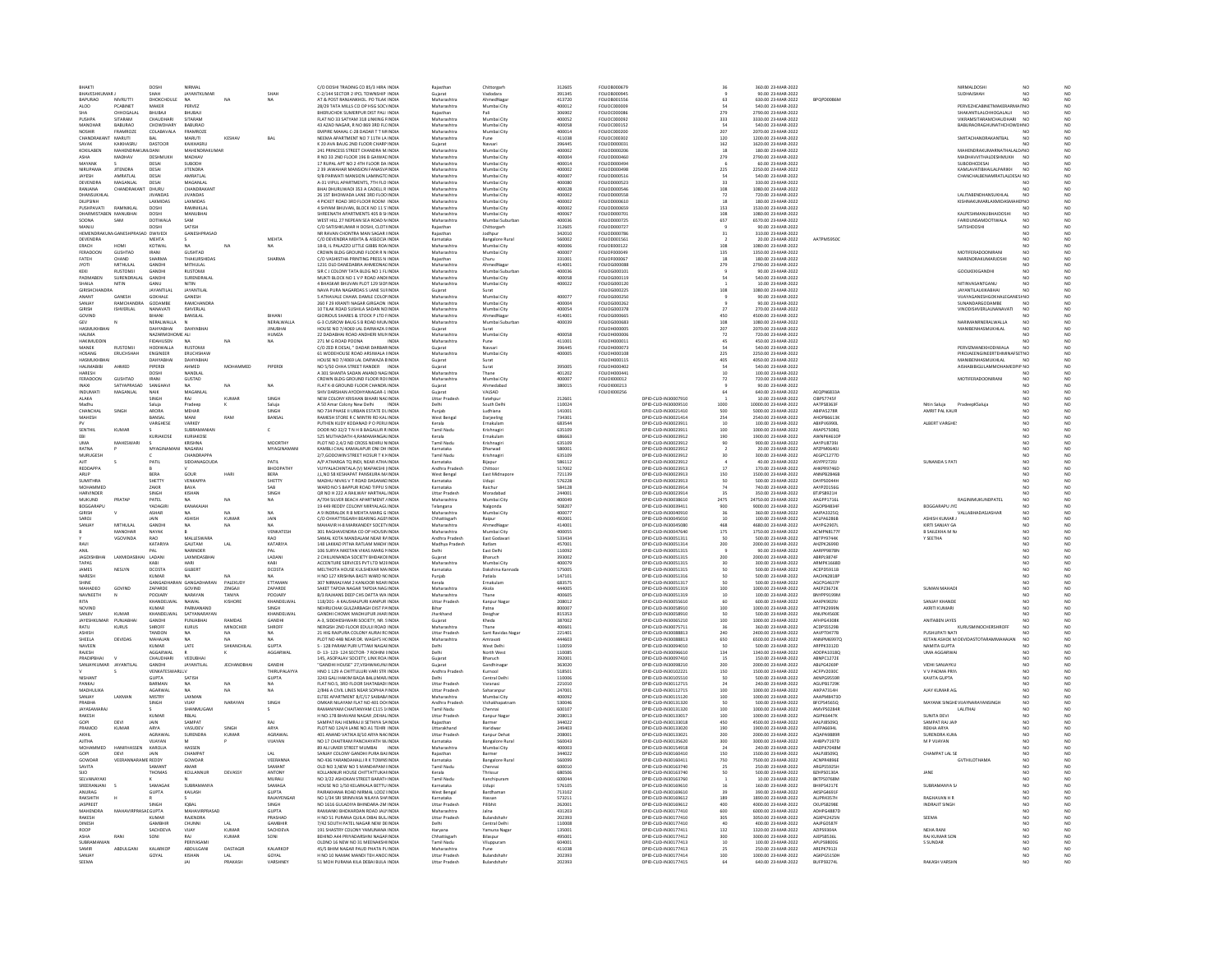| MAHANANDA                                 | <b>BHIMASHANKAR HEGADE</b>       |                                  | TUKARAM                         | MAHADEO            | VATTE                      | 27 B STH FLOOR SHREE NIWAS CHAINDIA                                           | Maharashtra                        |                                       | 411002           |                                      | DPID-CLID-IN30177415                         | 100                                        | 1000.00 23-MAR-2022                          | ADVPH5517M                      |                                 |                                                             |                 |                                  |
|-------------------------------------------|----------------------------------|----------------------------------|---------------------------------|--------------------|----------------------------|-------------------------------------------------------------------------------|------------------------------------|---------------------------------------|------------------|--------------------------------------|----------------------------------------------|--------------------------------------------|----------------------------------------------|---------------------------------|---------------------------------|-------------------------------------------------------------|-----------------|----------------------------------|
| <b>HYAM</b>                               |                                  |                                  | VENKANNA                        |                    |                            | OPP SAHANA HOSPITAL ADARSHA (INDIA<br>H N 8/395 MOHLLA HEERA NAGAR INDIA      | Karnataka<br>Uttarakhand           | <b>Raichur</b><br>Nainital            | 584128<br>263139 |                                      | DPID-CLID-IN30177417                         | 215<br>590                                 | 2150.00 23-MAR-2022                          | CWUPS0377J<br>AIEPB7451N        |                                 |                                                             |                 |                                  |
| <b>IRMLA</b>                              | MOHAMED                          | BAHUGUN<br>ASHRAF                | <b>MATHURA</b>                  | DUTT               | KABUWA<br>FRRAHIM          | SHERIN VILLA AVANAVANCHERRY PINDIA                                            | Kerala                             | Thiruyananthapuran                    | 695103           |                                      | DPID-CUD-IN30189510                          | 25                                         | 250.00 23-MAR-2022                           | AAEPE63210                      |                                 |                                                             | NO              | NC<br>NC<br>NC                   |
| KUSUMA                                    |                                  | <b>AYAN</b>                      | JOSE                            |                    | CHACKO                     | OTTAPLACKAL KIZHATHADIYUR P O INDI                                            | Kerala                             | Cottayan                              | 686574           |                                      | DPID-CLID-IN30189510                         | 200                                        | 2000.00 23-MAR-2022                          | GLPJ9106                        | JAYAN MATHEW                    |                                                             | NO              |                                  |
|                                           |                                  | PUSHPA                           | KUMARAN                         |                    |                            | KUNNATH HOUSE CHITTILAPILLY TI-INDIA                                          | Kerala                             | Thrissur                              | 680551           |                                      | DPID-CLID-IN30189510                         | 20                                         | 200.00 23-MAR-2022                           | AFDPP1624F                      | K M SREEJITH                    |                                                             | NO              |                                  |
| <b>SHANKAR</b><br>PATEL                   | CHANDRIKABEN ATULBHAI            | RAV                              | GOUR<br>PATEL                   | DAS                | RAY<br>ATULBHAI            | H- 4. ALCOHOL PLANT COLONY, RA' INDIA<br>A-1/24, BALGOPAL SOCIETY MANJA INDIA | Madhya Prades<br>Gujarat           | Ratiam<br>Vadodara                    | 457001<br>39001  |                                      | DPID-CUD-IN30198310<br>DPID-CLID-IN30199110  | 100                                        | 500.00 23-MAR-2022<br>1000.00 23-MAR-2022    | AFTPR4471C<br>ANNPP2755M        |                                 |                                                             | NÓ<br>NO        |                                  |
| PRADIE                                    | KUMAR                            | SEN                              | LATE                            | A ITT              | SEN                        | KHATRA HOSPITAL ROAD P.O. - KH INDN                                           | West Benga                         | Bankura                               | 722140           |                                      | DPID-CLID-IN30210510                         | 825                                        | 8250.00.23-MAR-2022                          | RVMPS86221                      |                                 |                                                             | NO              |                                  |
| ARUP                                      | KUMAR                            | DEY                              | DILIF                           | KUMAF              | DEY                        | HATTALA LANE, GUSKARA, GUSKAR INDU                                            | West Benga                         | Bardhamar                             | 713128           |                                      | DPID-CLID-IN30210510                         | 100<br>150                                 | 1000.00 23-MAR-2022                          | ADGPD87351                      | ASIM KUMAR DI                   |                                                             | $\frac{10}{10}$ |                                  |
|                                           |                                  | BHANDARY<br>SRINIVASC            | LATE<br>LATE                    | SRISK<br>ROVENKATI | BHANDARY<br>GOWDA          | JAYESH 431C 10TH CROSS FIRST N EINDIA<br>LIBRARIAN MIG 7 HOUSING COLON INDIA  | Karnataka<br>Karnataka             | <b>Bangalore Rural</b><br>Chikhallanu | 560010<br>561207 |                                      | DPID-CLID-IN30214810<br>DPID-CLID-IN30214810 | 100                                        | 1500.00 23-MAR-2022<br>1000.00 23-MAR-2022   | AADPU80468<br>AHTPS5919G        | S MEENAKSHI BH                  |                                                             | NO              |                                  |
| SANJIT                                    | KUMAR                            | BARNWAL                          | BISHESHWAR                      | PRASAD             | BARNWAL                    | 68, KENDUA BAZAR PO.- KUSUNDA INDIA                                           | Jharkhand                          | Dhanbad                               | 828116           |                                      | DPID-CLID-IN30216410                         | 100                                        | 1000.00 23-MAR-2022                          | AMPPB3381A                      | <b>RANJIT KUMAR B</b>           |                                                             | NO              |                                  |
| SLIMIT                                    | KLIMAR                           | <b>RISWAS</b>                    | SIDDHESWAR                      |                    | RISWAS                     | 66 H D PAUL STREET ICHAPUR NAVINDU                                            | West Benga                         | North 24 Pargana                      | 743144           |                                      | DPID-CLID-IN30220110                         | 350                                        | 3500.00.23-MAR-2022                          | <b>AKHPR2253M</b>               |                                 |                                                             | NO              |                                  |
| RENU<br><b>PLISHPA</b>                    | DEVI                             | BHARGAV<br>10.1N                 | PREM<br>KESHRI                  | KUMAF<br>MAL       | <b>BHARGAY</b><br>DAGARIYA | 2/249 TIVADI KA KU WARD NO.3 ALINDIA<br>368 GAON PARASOLA TEH D HARD INDIA    | Rajasthar<br>Rajasthan             | Alwar<br><b>Udainu</b>                | 30100<br>313611  |                                      | DPID-CUD-IN30220110<br>DPID-CUD-IN30220111   | 20                                         | 200.00 23-MAR-2022<br>300.00.23-MAR-2022     | AOEPB0585M<br>4OXPIR143N        | ANKUR BHARGA<br>ASHOK KAJAWAT   |                                                             | $\overline{NQ}$ |                                  |
| <b>PROMILA</b>                            |                                  | DHAWAM                           | NAND                            | KISHORE            | DHAWA                      | 18 JYOTI NAGAR EXTENTION BEHIN INDIA                                          | Punjab                             | alandhar                              | 14400            |                                      | DPID-CLID-IN30223610                         | 100                                        | 1000.00 23-MAR-2022                          | AAKPD78348                      |                                 |                                                             | NO<br>NÓ        |                                  |
| CHANDRA                                   | <b>KISHORSINGE</b>               | YADAV                            | CHATURBHUJ                      | SINGH              | YADAV                      | GOSHPURA NO 1 HAZEERA GWALIC INDIA                                            | Madhya Pradesh                     | Gwalion                               | 474003           |                                      | DPID-CLID-IN30226912                         |                                            | 360.00 23-MAR-2022                           | ADYPY1204F                      | KIRAN YADAV                     |                                                             | NO<br>NO        |                                  |
| SATISH                                    | CHAND                            | AGARWAL                          | MAMAN                           | RAM                | AGARWA                     | H NO 33/96/B R K PURAM SECUND INDIA                                           | Telangana                          | <b>Hyderabart</b>                     | 50005            |                                      | DPID-CUD-IN30226913                          | 189                                        | 1890.00.23-MAR-2022                          | AROPA3745F                      |                                 |                                                             | NO              |                                  |
| <b>MOHAN</b><br>RISHI                     | LAL                              | KALRA<br>PRAKASH                 |                                 | SHYAMLAI<br>SURAL  | KALRA<br>RHAN              | H. N. 886, PREM NAGAR WARD 18 'INDM<br>RZH- S6 RAINAGAR- 2 PALAM COLCINDIA    | Haryana<br>Delhi                   | Yamuna Naga<br>outh West Delhi        | 13500<br>110045  |                                      | DPID-CLID-IN30231610<br>DPID-CUD-IN30231610  | 25                                         | 250.00 23-MAR-2022<br>250.00.23-MAR-2022     | <b>ABAPK9058K</b><br>APNPP03798 | <b>PRAG KALRA</b>               |                                                             | NO              |                                  |
|                                           |                                  | <b>UBHAYATHULL</b>               |                                 | RASOOL             | SAHEB                      | D NO II/248/1 KURAVANKA MADAN INDIA                                           | Andhra Pradesl                     | Chittoor                              | 517325           |                                      | DPID-CLID-IN30232410                         | 100                                        | 1000.00 23-MAR-2022                          | AEGPN9114G                      | N AMMAJI                        |                                                             |                 | NC<br>NC<br>NC                   |
|                                           | VVSSPJAGANADA RAO                |                                  | SURYANARAYANA                   |                    | <b>MURTHY</b>              | DNO 44-14-3 NUNNA VARI STREET. INDIA                                          | Andhra Pradesh                     | East Godayari                         | 533002           |                                      | DPID-CUD-IN30232410                          | 24                                         | 240.00 23-MAR-2022                           | ACAPN6042F                      | N SITA LAKSHMI                  |                                                             | NO.             |                                  |
| PINDI<br>KARUMANCHI                       | CHANDRA                          | MOULI<br>VAMSI                   | SUBBANNA                        | HAR1               | <b>BABU</b>                | D NO 69-11-17 BHASKAR NAGAR O INDI<br>KANKATA PALEM (POST) BAPATLA I INDIA    | Andhra Prades<br>Andhra Pradesh    | East Godava<br>Guntur                 | 53310<br>522101  |                                      | DPID-CLID-IN30232410<br>DPID-CLID-IN30232410 |                                            | 170.00 23-MAR-2022<br>50.00 23-MAR-2022      | AOVPP4127<br>ARCPK5525B         | PINDI CHANDRA<br>K SUSMITHA     |                                                             | NO <sub></sub>  | NC<br>NC                         |
| NELLURI                                   |                                  | LAKSHMAIAH                       | <b>MANUBAANTML</b>              |                    | NELLURI                    | D NO 8-88 REDDY BANDA STREET GINDM                                            | Andhra Prades                      | Guntu                                 | 522415           |                                      | DPID-CLID-IN30232411                         | 896                                        | 8960.00 23-MAR-2022                          | AIPPN9365G                      | NELLURI PADMA                   |                                                             |                 |                                  |
| CHINKITA                                  | RAJENDRAKL                       | <b>IMAI AGARWAL</b>              | RAJENDRAKUMAR                   |                    | AGARWAL                    | SAIPRASAD 64, HERMES HERITAGE, INDIA                                          | Maharashtra                        | Pune                                  | 411006           |                                      | DPID-CLID-IN30245310                         | 500                                        | 5000.00 23-MAR-2022                          | AIXPA3127H                      | <b>SUREKHA RAJENI</b>           |                                                             |                 |                                  |
| VASUDHA<br><b>PRATEE</b>                  | VIKAS                            | DAKWE<br>KAPOOF                  | VIKAS<br>ANIL                   |                    | KAPOOR                     | 2/20 RAJ LAXMAN CO OP HSG SOC INDIA<br>183 MMIG SHAHEED NAGAR AGRA INDI.      | Maharashtra<br><b>Uttar Prades</b> | Thane                                 | 400603<br>28200  |                                      | DPID-CLID-IN30267933                         | 100                                        | 40.00 23-MAR-2022<br>1000.00 23-MAR-2022     | AGJPD1431H<br>BSFPK0744K        | <b>SUNITA KAPUR</b>             | VIKASCHANDRAKANTDAKWE                                       | NO.             | NC<br>NC<br>NC<br>NC<br>NC       |
| SVENKATACHALAM                            |                                  |                                  | <b>MSETHURAMAN</b>              |                    |                            | S/O SETHURAMAN 77/57 KARAIKUIINDIA                                            | <b>Tamil Nadu</b>                  | Agra<br>Sivaganga                     | 630003           |                                      | DPID-CLID-IN30282210<br>DPID-CLID-IN30286310 |                                            | 10.00 23-MAR-2022                            | AAZPV9718K                      | V PARVATHY                      |                                                             | NO <sub></sub>  |                                  |
| HARADA                                    |                                  | <b>GUNTUKU</b>                   | RAJESHAM                        |                    | <b>GUNTUKL</b>             | H NO 7-10 GANDHI ROAD BHIKNOC INDU                                            | Telangana                          |                                       | 50310            |                                      | DPID-CLID-IN30286310                         | 100                                        | 1000.00 23-MAR-2022                          | AKKPG30700                      | RAIFSHAM GUN                    |                                                             |                 |                                  |
| KAMESHWAR                                 | <b>CATVANADA</b>                 | PARSI<br><b>AMURTHY</b>          | GANGADHAR<br>KONDALA            | RAO                | <b>BILLA</b>               | H NO 1-5-144 SIRICILLA ROAD KAM INDIA<br>D NO 9-58 PLOT NO 24 VAIRHAV NJ INDU | Telangana                          | Nizamabad                             | 503111<br>sannat |                                      | DPID-CLID-IN30286310<br>DPID-CUD-IN30286310  | 1000<br>100                                | 10000.00 23-MAR-2022<br>1000.00 23-MAR-2022  | AFRPD0525K<br>AFDPR74480        | ROOPA RANI PAF<br>R NAGAI AKSHM |                                                             | NO<br>NO        |                                  |
| MUNTAJ                                    |                                  | MOHAMMAD                         | SYED                            |                    | <b>USMAN</b>               | H NO 3-2-19 HANUMAN BASTHI KO INDIA                                           | Andhra Pradesi<br>Telangana        | Vishakhapatnar<br>Khammam             | 507101           |                                      | DPID-CLID-IN30286310                         |                                            | 70.00 23-MAR-2022                            | <b>BXFPM1603</b>                | MUSTAFA MD                      |                                                             | NO              | NC<br>NC<br>NC<br>NC             |
| ANVI                                      |                                  | <b>RHAILA</b>                    | MANOI                           |                    | <b>RHAILA</b>              | A 58 NARANG COLONY FIRST FLOOLINDIA                                           | Delhi                              | West Delhi                            | 110058           |                                      | DRID-CUD-IN30302859                          |                                            | 10.00.23-MAR-2022                            | RGRPRS9896                      |                                 |                                                             | NO<br>NO        |                                  |
| MTHON                                     | PETER                            |                                  | <b>JOSEPH</b>                   | MICHAE             |                            | HEILTON SHANTINAGAR KESHWAI INDI                                              | Karnataka                          | harwad                                | 580023           |                                      | PID-CUD-IN30311610                           |                                            | 20.00 23-MAR-2022                            | AJDPR1508E                      |                                 | SHEILAROCHE                                                 |                 | NC<br>NC<br>NC                   |
| SARASWATHI<br>VIKAS                       |                                  | MOORTHY<br><b>HOKEEN</b>         | PURA<br>KAILASH                 | CHAND              | RAMACHANDRAPPA<br>SHOKEEN  | W/O B RAMAMOORTHY C/O HARIA INDIA<br>H NO 9 MANGOL PUR KHURD NEARINDIA        | Karnataka<br>Delhi                 | Dakshina Kannada<br><b>Vorth West</b> | 574201<br>110085 |                                      | DPID-CLID-IN30311610<br>DPID-CUD-IN30311610  | 25                                         | 250.00 23-MAR-2022<br>10000.00 23-MAR-2022   | AJVPM9622M<br>CSXPS41881        |                                 |                                                             | NO<br>NO        |                                  |
| MOHINDER                                  | PALSINGH                         | KATARIA                          |                                 |                    | KATARIA                    | 40/58 S F POCKET 40 KALKAJI NEW INDIA                                         | Delhi                              | South Delhi                           | 110019           |                                      | DPID-CLID-IN30323710                         | $\begin{array}{c} 1000 \\ 100 \end{array}$ | 1000.00 23-MAR-2022                          | AZAPK9568                       | <b>JASBIR KAUR</b>              |                                                             |                 | NC<br>NC                         |
| SHIVDAS                                   | <b>RHANLIDAS</b>                 | <b>MHASE</b>                     | <b>RHANLIDA®</b>                |                    |                            | AT POST SURHASHWADI TAL SHRIR INDIA                                           | Maharashtra                        | AhmedNaga                             | 413709           |                                      | DPID-CUD-IN30364710                          | 100                                        | 1000.00.23-MAR-2022                          | AWKPM8623M                      | SATISH RHANLID                  |                                                             | NO              | NC<br>NC                         |
| YOGESH<br>PRAKASH                         | <b>SURYAKAN</b><br>VASANTRAC     | KEVAL<br>BHAND                   | SURYAKAN<br>VASANTRAC           | MADHAVRAO          | <b>BHAND</b>               | SHANTI BUNGLOW, WARD NO.6 SWINDM<br>A P BELAPUR BK TAL SHRIRAMPUR INDIA       | Maharashtra<br>Maharashtra         | AhmedNagar<br>AhmedNaga               | 413709<br>413715 |                                      | DPID-CLID-IN30364710<br>DPID-CUD-IN30371910  | 200<br>638                                 | 2000.00 23-MAR-2022<br>6380.00 23-MAR-2022   | AONPK7427G<br>ARQPB5559G        | RUPALI YOGESH<br>MANJEECI PRAKA |                                                             | NO              |                                  |
|                                           |                                  |                                  | JAYANTILAI                      | KAPURCHAND         | SHAH                       | C/3, H-WING, FLAT NO-81 3RD FLO INDM                                          | Maharashtra                        | Mumbai City                           | 400067           |                                      | DPID-CLID-IN30373510                         |                                            |                                              | FHPS1962M                       | <b>SHAH GAURAV B</b>            |                                                             |                 | NC<br>NC<br>NC                   |
| RAJESH                                    |                                  | IANI                             | VAMANRA                         |                    |                            | A-1701 ABROL VASTU PARK NEAR FINDIA                                           | Maharashtra                        | Mumbai City                           | 400064           | FOLIOJ00009                          |                                              |                                            | 50.00 23-MAR-2022<br>540.00 23-MAR-2022      |                                 |                                 | VIRMATIVJANI                                                |                 |                                  |
| RAMNIK                                    | CHAMANI AI                       | <b>JAVERI</b>                    | CHAMANI AL                      |                    |                            | SHANTI NIVAS 38 N S PATKAR MAR INDIA                                          | Maharashtra                        | Mumbai City                           | 400007           | EQUIDIDOD104                         |                                              | 225                                        | 2250.00.23-MAR-2022                          |                                 |                                 | SUNITA IAGADISHNAGERSHETH NO                                |                 |                                  |
| VAJKUNVEI<br><b>HANSA</b>                 | JAMNADAS<br>RAMESH               | <b>JHAVERI</b><br><b>JHAVERI</b> | <b>JAMNADAS</b><br>RAMESH       | MANJI              | <b>JHAVERI</b>             | 5 ARUNODAY 6 BHIMANI STREET MINDH<br>13 MOTTA MAHAL BOMANJI PETIT INDIA       | Maharashtra<br>Maharashtra         | Mumbai City<br>Mumbai City            | 400019<br>400006 | FOLIOJ000178<br>FOLIOJ000227         |                                              | 315                                        | 3150.00 23-MAR-2022<br>540.00 23-MAR-2022    |                                 |                                 | SHAKUNTALAMANHARLALSANGI NO<br>RAMESHCHANDRAVADANJHAVE NO   |                 |                                  |
| SHASHIKAL                                 |                                  | <b>JOSHI</b>                     | RAMCHANDE                       |                    |                            | LALIT 1ST FLOOR CUFFE PARADE RC INDI                                          | Maharashtra                        | <b>Mumbai City</b>                    | 400005           | FOLIOJ000265                         |                                              |                                            | 20.00 23-MAR-2022                            |                                 |                                 |                                                             |                 |                                  |
| <b>JOSHI</b>                              | VASUDEO                          | BALKRISHN                        | VASUDEO                         |                    |                            | POPATLAL NIWAS FLAT NO 14 2ND INDIA                                           | Maharashtra                        | Mumbai City                           | 400028           | FOLIOJ000274                         |                                              |                                            | 180.00 23-MAR-2022                           |                                 |                                 |                                                             |                 | NC NC NC NC NC NC NC NC NC NC NC |
| <b>ISHWAS</b>                             | RAGHLINATH                       | <b>JOSH</b>                      | RAGHUNATH                       |                    |                            | 38 JAY VUAY SOCIETY WESTERN EXHNDM                                            | Maharashtra                        | .<br>Mumbai City                      | 400099           | FOLIOJ000291                         |                                              |                                            | 240.00 23-MAR-2022                           |                                 |                                 | SHARADCHANDRARAG<br>PRADYUMANVJOGI                          |                 |                                  |
| RAMILA<br><b>IAVSHREE</b>                 | PRADYUMAN<br>ΙΔΥΔΝΤΚΙ ΙΜΔΕ       | JOGI<br><b>JOGI</b>              | PRADYUMAN<br><b>JAYANTKUMAR</b> |                    |                            | SHARDA APT 4TH FLOOR RAMCHAN INDIA                                            | Maharashtra<br>Maharashtra         | Mumbai City                           | 400064<br>sonno  | FOLIOJ000321<br>EQUOJ000323          |                                              |                                            | 540.00 23-MAR-2022<br>540.00.23-MAR-2022     |                                 |                                 | IAVANTKI IMARVIOGI                                          | NO<br>NO        |                                  |
| PRABHA                                    | LAXMAN                           | <b>JOSH</b>                      | LAXMAN                          |                    |                            | 96 V P ROAD KHANDWALA BHAVAN INDIA<br>RATNAM APARTMENTS LITTLE GIBE INDIA     | Maharashtra                        | Mumbai City<br>Mumbai City            | 40000            | FOLIOJ000338                         |                                              |                                            | 630.00 23-MAR-202                            |                                 |                                 | DILIPLAXMANJOSH                                             |                 |                                  |
| JAYESH<br><b>JITENDRA</b>                 | DINESH<br><b>NATH</b>            | SHAH<br><b>GUPTA</b>             | DINESH<br><b>GURANDITTA</b>     |                    | <b>SHAF</b>                | 203 GIRNAR II FLOOR 69 TARDEO R INDIA                                         | Maharashtra                        | Mumbai City                           | 400034           | FOLIOJ000426                         |                                              | 4500                                       | 45000.00 23-MAR-2022                         |                                 |                                 | DINSESHBHAGWANDASSHAH                                       | NO <sub>1</sub> |                                  |
| JAYSHREE                                  | <b>BHASKER</b>                   | GANDHI                           | BHASKER                         |                    | MAL                        | UNDER HILL LANE CIVIL LINES DELINDM<br>F/2, RAKSHA APARTMENT, PLOT NCINDIA    | Gujarat                            | lorth Delh<br>Ahmedabad               | 110054<br>380015 | FOLIOJ00043<br>FOLIOJ000504          |                                              | 1350<br>486                                | 13500.00 23-MAR-2022<br>4860.00 23-MAR-2022  |                                 |                                 | BHASKERPRIYAVADANGANDHI NO                                  |                 |                                  |
| <b>IAVESH</b>                             |                                  | <b>ЧАН</b>                       |                                 | $\overline{M}$     | <b>NA</b>                  | 203 2ND FLOOR WITNOR BLD 69 TAINDM                                            | Maharashtra                        | Mumbai City                           | 400034           | EQUOJ000919                          |                                              | 2250<br>108                                | 22500.00 23-MAR-2022                         |                                 |                                 | <b>USHADSHAH</b>                                            |                 |                                  |
| <b>JAYANTILA</b>                          |                                  | PARIKH                           | <b>NA</b>                       | NA                 | NA                         | 17-A/2 AMRAPALI APT SUKHIPURA INDIA                                           | Gujarat                            | Ahmedabac                             | 380007           | FOLIOJ000935                         |                                              |                                            | 1080.00 23-MAR-2022                          |                                 |                                 |                                                             |                 |                                  |
| <b>IFRRANOO</b>                           | VIRAS                            | KOLAH<br>KATRAI                  | <b>NA</b><br>MERWANJI           | $\mathbf{M}$       | DADABHOY                   | L13 3RD FLOOR SHAPLIRIL BHARLIC INDIA<br>BLOCK NO 8 4TH FLOOR VACHA GA INDIA  | Maharashtra                        | Mumbai City                           | annoss           | EQUIDIDORES<br>FOLIOK000019          |                                              | 207                                        | 900.00.23-MAR-2022<br>2070.00 23-MAR-2022    |                                 |                                 | VERARUSTOMKATRAK                                            | NO              |                                  |
| <b>RUSTOM</b><br>ZUZER                    | MERWANJ<br>NOORUDDII             | KAGALWALA                        | NOORUDDIN                       |                    |                            | C/O NOORUDDIN ABDULHUSEIN & INDIA                                             | Maharashtra<br>Maharashtra         | Mumbai City<br>Mumbai City            | 400002<br>400002 | FOLIOK000113                         |                                              |                                            | 540.00 23-MAR-2022                           |                                 |                                 |                                                             | NO              |                                  |
| VASUDH/                                   | YASHWANT                         | KALKE                            | <b>YASHWANT</b>                 |                    |                            | 23 E P T BLDG GOKHALE ROAD N DJINDIJ                                          | Maharashtra                        | Mumbai City                           | 400028           | FOLIOK000239                         |                                              |                                            | 180.00 23-MAR-2022                           |                                 |                                 | PRAFIII YASHWANTKAI KF                                      | NO              | NC<br>NC<br>NC<br>NC<br>NC       |
| ASHOK<br>OM                               | SADASHIV<br>PRAKASH              | KARANGUTKAR<br>KARIWAI A         | SADASHIV<br><b>DWARKAPRASAD</b> |                    |                            | 41A SULTAN MANSION NEW PRABHNDIA<br>D-604 GOKUL RESIDENCY, NER SAN INDIA      | Maharashtra<br>Maharashtra         | Mumbai City<br>Mumbai City            | 400025<br>400101 | FOLIOK000260<br>EQUOK000261          |                                              |                                            | 90.00 23-MAR-2022<br>180.00.23-MAR-2022      |                                 |                                 | PRAKASHSADASHIVKARANGUTK/NO                                 |                 |                                  |
| JAMSHED                                   | <b>DORABI</b>                    | KATGARA                          | <b>DORABI</b>                   |                    |                            | C-1 RUSTOM BAUG SANT SAVTA M INDU                                             | Maharashtra                        | Mumbai City                           | 400027           | FOLIOK000317                         |                                              |                                            | 900.00 23-MAR-2022                           |                                 |                                 | MAHARUKHJAMSHEDKATGARA NO                                   |                 |                                  |
| CYRUS                                     | RUSTOM                           | KATRAK                           | <b>RUSTOM</b>                   |                    |                            | VATCHA GHANDHY BLDG 4TH FLOC INDIA                                            | Maharashtra                        | Mumbai City                           | 400002           | <b>FOLIOK000345</b>                  |                                              | 108                                        | 1080.00 23-MAR-2022                          |                                 |                                 | VERARUSTOMKATRAK                                            | NO              |                                  |
|                                           |                                  | KAR                              |                                 | NA                 |                            | 43 TAMARIND LANE STH FLOOR RA INDIA                                           | Maharashtra                        | Mumbai Suburt                         | 400023           | <b>FOLIOK000380</b>                  |                                              |                                            | 9000.00 23-MAR-2022                          |                                 |                                 | BHUPENDRAPAREKH                                             |                 |                                  |
| <b>BALKRISHNA</b><br><b>TEHMURAS</b>      | <b>JANARDAN</b><br>RATANSHAH     | KHANDEKAP<br><b>KHAMRHATA</b>    | JANARDAN<br>RATANSHAH           |                    |                            | 44 SATKARTAR KELUSKAR ROAD SHINDIA<br>ADAM MAHAL 15T FLOOR B BLOCK INDIA      | Maharashtra<br>Maharashtra         | Mumbai City<br>Mumbai Cit             | 400028<br>400034 | FOLIOK000437<br>FOLIOKODO457         |                                              | 153                                        | 1530.00 23-MAR-2022<br>180.00.23-MAR-2022    |                                 |                                 | MALATIBAIBALKRISHNAKHANDE NO<br>NOSHIRRATAN SHAHKHAMRHAT.NO |                 |                                  |
| <b>NOSHIR</b>                             | RATANSHAH                        | <b>КНАМВНАТА</b>                 | RATANSHAH                       |                    |                            | ADAM MAHAL 1ST FLOOR B BLOCK INDU                                             | Maharashtra                        | Mumbai City                           | 400034           | FOLIOK000462                         |                                              |                                            | 180.00 23-MAR-2022                           |                                 |                                 | KHORSHEDNOSHIRKHAMBHATA NO                                  |                 |                                  |
| KHORSHED                                  | <b>NOSHIR</b>                    | <b>КНАМВНАТА</b>                 | NOSHIR                          |                    |                            | ADAM MAHAL 1ST FLOOR B BLOCK INDIA                                            | Maharashtra                        | Mumbai City                           | 400034           | FOLIOK000463                         |                                              |                                            | 180.00 23-MAR-2022                           |                                 |                                 | NOSHIRRATANSHAHKHAMBHAT, NO                                 |                 |                                  |
| TEHMURAS<br>TEHMURAS                      | RATANSHA<br>RATANSHAH            | <b>КНАМВНАТА</b><br>KHAMBHATA    | RATANSHA<br>RATANSHAH           |                    |                            | ADAM MAHAL 1ST FLOOR B BLOCK INDIA<br>ADAM MAHAL 1ST FLOOR B BLOCK INDIA      | Maharashtra<br>Maharashtra         | Mumbai City<br>Mumbai City            | 400034<br>400034 | FOLIOK000479<br><b>FOLIOK000480</b>  |                                              |                                            | 180.00 23-MAR-2022<br>180.00 23-MAR-2022     |                                 |                                 | NOSHIRRATANSHAHKHAMBHAT.NO<br>PESTONJIRATANSHAHKHAMBAT, NO  |                 |                                  |
|                                           | RATANSHAH                        |                                  | RATANSHAH                       |                    |                            | ADAM MAHAL 1ST FLOOR B BLOCK INDIA                                            | Maharashtra                        | <b>Mumbai City</b>                    | 400034           | FOLIOK000492                         |                                              |                                            | 80.00 23-MAR-2022                            |                                 |                                 | ORSHEDNOSHIRKHAMBHATA' NO                                   |                 |                                  |
| MAHARUKH                                  | ZARIR                            | KOTVAL                           | ZARIR                           |                    |                            | 602-A TIRUMALE APTS OPP USHMAINDIA                                            | Maharashtra                        | Mumbai City                           | 400064           | FOLIOK000591                         |                                              | 108                                        | 1080.00 23-MAR-2022                          |                                 |                                 | ZENIAZARIRKOTVAL                                            | NO <sub>1</sub> |                                  |
| CRISHNA<br>KANTILAL                       | <b>IYERSIVARAM</b><br>GORDHANDAS | KRISHNAN<br>SHAH                 | <b>NA</b><br>GORDHANDAS         | NA                 | NA                         | D-501, SPRING FIELDS, 4TH CROSS LINDM<br>9 A HOUSE NO 14 BALLABH SOC COINDIA  | Maharashtra<br>Gujarat             | Mumbai City<br>Kheda                  | 400053<br>38700  | <b>FOLIOK000604</b><br>FOLIO K000684 |                                              | 1248                                       | 120.00 23-MAR-2022<br>12480.00 23-MAR-2022   |                                 |                                 |                                                             |                 |                                  |
| KAMALRA                                   | MADHAVDAS                        | <b>WADHWA</b>                    | MADHAVDAS                       |                    | WADHWA                     | 48 SUNITA 8TH FLOOR 98 CUFFE PAINDIA                                          | Maharashtra                        | Mumbai City                           | 400005           | <b>FOLIOK000756</b>                  |                                              | 108                                        | 1080.00 23-MAR-2022                          |                                 |                                 | MADHAVDASDEEPCHANDWADH NO                                   |                 |                                  |
| KOKILABEN                                 | NATVERLAL                        | PARIKH                           | NATVERLAL                       |                    | PARIKH                     | 1 PARASKUNJ SOCIETY VIBHAG NO INDI                                            | Gujarat                            |                                       | 380019           | FOLIOK000820                         |                                              | 2475                                       | 24750.00 23-MAR-2022                         |                                 |                                 | NATVERLALSOMNATH                                            |                 |                                  |
| KANTILAL                                  | <b>AVUAMEU</b>                   | SUNDHARAM<br>PAMPULI             | <b>LAVUANCE</b>                 |                    | SADASIVAN                  | NO 64 NYNIAPPA MAISTRY STREET INDIA<br>502 GAURAV CORNER S G NAGAR NINDIA     | <b>Tamil Nadu</b><br>Maharashtra   | Chennai<br>Mumbai City                | 600003<br>400083 | <b>FOLIOK000950</b><br>FOLIOK000992  |                                              |                                            | 90.00 23-MAR-2022<br>20250.00 23-MAR-2022    |                                 |                                 |                                                             |                 |                                  |
|                                           |                                  | RAMESH                           | NAGARAJA                        |                    | SETTY                      | 17-748 ALUR ROAD ADONI<br>INDV                                                | Andhra Prades!                     | Kurnool                               | 51830            | FOLIOK001036                         |                                              | 2025<br>225                                | 2250.00 23-MAR-2022                          |                                 |                                 | KNAGARAJASETTY                                              |                 |                                  |
| KAUSAIYA                                  | RAMMARAYAN                       | KHATOD                           | <b>NA</b>                       | NΔ                 |                            | P O SHRIRAMPLIR DIST AHMEDNAGINDIA                                            | Maharashtra                        | hmedNaga                              | 413709           | FOI IOK001040                        |                                              |                                            | 60.00.23-MAR-2022                            |                                 |                                 | SURFSHRAMNARAYANKHATODS NO                                  |                 |                                  |
| KULINCHANDRA JAMIETRAM<br><b>IAVASHRI</b> | <b>LISHAKANT</b>                 | VYAS<br><b>LADIWALA</b>          | <b>LISHAKANT</b>                | NA                 | <b>NA</b>                  | 8/19, YASHODHAN, OPP. FIRE STATI(INDIA<br>C/O MOTICHAND & CO UNITED INCINDIA  | Maharashtra<br>Maharashtra         | Mumbai City<br>Mumbai City            | 400058<br>400001 | FOLIOK001410<br>FOI IOI 000049       |                                              | 1800                                       | 720.00 23-MAR-2022<br>18000.00.23-MAR-2022   |                                 |                                 | KUSUMPRASANVADANLALVYASJ NO<br>DHARAMASUKHHIRALAI NANAVLNO  |                 |                                  |
| CAMADON                                   | KANTILAL                         | LODHA                            | KANTILAL                        |                    |                            | 2982 GANJ BAZAR AHMEDNAGAR INDIA                                              | Maharashtra                        |                                       | 414001           | EQUIDUODORE                          |                                              |                                            | 20.00 23-MAR-2022                            |                                 |                                 | VIM ARAIDRAMOOKUMARI OOM N                                  |                 |                                  |
| VIMLABAI                                  | PRAMODKUMAR LODHA                |                                  | PRAMODKUMAR                     |                    |                            | 2982 GANJ BAZAR AHMEDNAGAR INDIA                                              | Maharashtra                        | AhmedNagar                            | 41400            | <b>FOLIOL000088</b>                  |                                              |                                            | 20.00 23-MAR-2022                            |                                 |                                 | PRAMODKUMARKANTILALLODH NO                                  |                 |                                  |
| LILABEN                                   | PADAMSH                          | GOPL<br>CHHEDA                   | <b>LACHHMANDAS</b><br>PADAMSHI  |                    |                            | GOPI NIVAS 7/1 A SINDHI COLONY JINDIA<br>502 GAURAV CORNER SANE GURUJ INDIA   | Karnataka                          | <b>Bangalore Rura</b>                 | 560002<br>400083 | EQUIDL000150<br>FOLIOL000164         |                                              | 1350<br>2475                               | 13500.00 23-MAR-2022<br>24750.00 23-MAR-2022 |                                 |                                 | ΜΔΜΤΔΚΡΗΝΙΔΡΗ<br><b>MONIKAKANTILALRAMBHIA</b>               | NO              |                                  |
| SHALIN                                    | RANGNATH                         | MARATHE                          | <b>NA</b>                       | $N\Delta$          | NΔ                         | 3/34 LOKMANYA NAGAR REHIND S INDIA                                            | Maharashtra<br>Maharashtra         | Mumbai City                           | 411030           | EQUIOMO00033                         |                                              |                                            | 720.00.23-MAR-2022                           |                                 |                                 | RANGNATHYFSHWANTMARATHINO                                   |                 |                                  |
| SILLOO                                    | TEHEMTON                         | MARKER                           | TEHEMTON                        |                    |                            | 453 7 DINSHAW KANGA BLDG DR B INDIA                                           | Maharashtra                        | Mumbai City                           | 400014           | FOLIOM000088                         |                                              |                                            | 180.00 23-MAR-2022                           |                                 |                                 |                                                             |                 |                                  |
| MALTI                                     | <b>DILIP</b>                     | MADHAN<br>MARKER                 | DILIP                           |                    |                            | 22 BAJAJ ROAD VIJAY VILLA 1ST FLC INDIA                                       | Maharashtra                        | Mumbai City                           | 400056           | FOLIOM000098                         |                                              |                                            | 960.00 23-MAR-2022                           |                                 |                                 | DILIPMATHURADASMADHANI NO                                   |                 |                                  |
| DEVARSH                                   | RAINIKANT                        | MEHTA                            | RAINIKAN                        |                    |                            | 16 HEERA MEHER WODEHOUSE ROINDIA                                              | Maharashtra<br>Maharashtra         | Mumbai City<br>Mumbai City            | 40006            | FOLIOM000176<br>FOLIOM000362         |                                              |                                            | 540.00 23-MAR-2022<br>60.00 23-MAR-2022      |                                 |                                 | HUTOKSHIJAMSHEDMARKER<br>TARULATARAJNIKANTMEHTA             |                 |                                  |
| <b>AIPHA</b>                              |                                  | MEHTA                            | <b>NA</b>                       | $\mathbf{M}$       | NΔ                         | DIMPLE APARTMENT C/10 2ND ELCINDIA                                            | Maharashtra                        | Mumbai City                           | annoss           | FOI IOMODOSOC                        |                                              |                                            | 90.00.23-MAR-2022                            |                                 |                                 | SHITAI KMEHTAKISHORSMEHTA NO                                |                 |                                  |
| MODY                                      | <b>INVESTMENTANDL</b>            |                                  |                                 | NA                 | NA                         | HINDU FAMILY BUILDING 27 R N M INDU                                           | West Bengal                        | Kolkata                               | 70000            | FOLIOM000690                         |                                              |                                            | 90.00 23-MAR-2022                            |                                 |                                 |                                                             |                 |                                  |
| PERVIZ<br>REVAT                           | MARZBAN                          | MORENA<br>MONDKAR                | MARZBAN<br><b>GHANASHYAM</b>    |                    |                            | G-1 GODREJ BAUG OFF NAPEAN SE INDIA<br>92 VAIBHAV CO OP HOUS SOCY S K INDIA   | Maharashtra<br>Maharashtra         | Mumbai City<br>Mumbai City            | 400026<br>400028 | FOLIOM000697<br>FOLIOM000712         |                                              |                                            | 180.00 23-MAR-2022<br>080.00 23-MAR-2022     |                                 |                                 | MARZBANMANEKSHAMORENAB NO<br>NEELAGHANASHYAMMONDKAR NO      |                 |                                  |
| UDAY                                      | PURUSHOTTAM MULEY                |                                  | PURUSHOTTAM                     |                    |                            | HARISHCHANDRA APARTMENT, 1S1INDIA                                             | Maharashtra                        | Pune                                  | 411009           | FOLIOM000814                         |                                              | 108                                        | 1080.00 23-MAR-2022                          |                                 |                                 | MRUNALINIPURUSHOTTAMMUL NO                                  |                 |                                  |
| SERENE                                    | <b>AMSUEDI</b>                   | MULLAN                           | <b>IAMSHEDI</b>                 |                    |                            | 128 WODE HOUSE ROAD COLABA NINDM                                              | Maharashtra                        | Mumbai City                           | 40000            | FOI IOMODORAS                        |                                              |                                            | 20.00 23-MAR-2022                            |                                 |                                 |                                                             |                 |                                  |
| MANSUKHLAI<br>MADHAVDAS                   | PREMCHAND<br>DEEPCHAND           | BHULANI<br><b>WADHWA</b>         | PREMCHAND<br>DEEPCHAND          |                    | <b>WADHWA</b>              | 4 KISH KANT 6 SHREE HIND CO OP SINDIA                                         | Maharashtra<br>Maharashtra         | Mumbai City<br>Mumbai City            | 400022<br>400001 | FOLIOM000870<br>FOI IOMODO929        |                                              | 108                                        | 900.00 23-MAR-2022<br>1080.00.23-MAR-2022    |                                 |                                 | KAMALRAJMADHAVDASWADHWNO                                    |                 |                                  |
|                                           |                                  | PATEL                            | BHAILALBHAI                     |                    | PATEL                      | 48 SUNITA 8TH FLOOR 98 CUFFE PAINDIA<br>B-11 RAJLAXMI SOC J P ROAD RACE INDIA | Gujarat                            | adodara                               | 390007           | FOLIOM00105                          |                                              | 111                                        | 1110.00 23-MAR-2022                          |                                 |                                 |                                                             |                 |                                  |
| MANJU                                     |                                  | DOSHI                            | SATISH                          |                    |                            | CLOTH MERCHANT SADAR BAZAR 1 INDIA                                            | Rajasthan                          | Chittorearh                           | 312605           | FOLIOM001093                         |                                              |                                            | 270.00 23-MAR-2022                           |                                 |                                 | SATISHDOSHI                                                 | NO <sub>1</sub> |                                  |
| MEHER<br>MORLIDHAR                        |                                  | ARIA<br>SHAH                     | XX                              | $\overline{M}$     | NΔ                         | C/O ARIA 140 CUMBALLA HILL MUNINDIA<br>KIRAN KUNJ CO OP SOCIETY 3RD FL INDIA  | Maharashtr<br>Maharashtra          | .<br>Mumbai Suburba<br>Mumbai City    | 400036<br>400067 | FOLIOM001152<br>FOLIOM001453         |                                              | 4950                                       | 49500.00 23-MAR-2022<br>40.00 23-MAR-2022    |                                 |                                 | <b>IAIRARIA</b><br>DILIPMSHAHMANDAKINIDSHAH NO              |                 | NC NC NC NC NC NC NC NC NC NC NC |
| MAAN                                      |                                  | DESHPANDE                        |                                 |                    | <b>DESHPANDE</b>           | 27 NAGSHETTIPOPPA HUBLI KARNAINDIA                                            | Karnataka                          | <b>Charwad</b>                        | 580023           | FOI IOMO01465                        |                                              | 450                                        | 4500.00 23-MAR-2022                          |                                 |                                 | <b>SUMANMOFSHPANDE</b>                                      | NO              |                                  |
| MADAN                                     |                                  | DESHPANDE                        |                                 |                    | DESHPANDE                  | 27/1 NAGSHETTI ROPPA HUBLI KARINDIA                                           | Karnataka                          | Dharwad                               | 580023           | FOLIOM001486                         |                                              | 4950                                       | 49500.00 23-MAR-2022                         |                                 |                                 | SUMANMDESHPANDE                                             | NO              |                                  |
| MADHLISLIDAN D                            |                                  | PATANKAR                         | DINKAR                          | NA                 |                            | IANKIRAM RHI IWAN 2ND FLOOR ALINDIA                                           | Maharashtra                        | Thane                                 | 421301           | FOLIOMO01529                         |                                              | 180                                        | 1800.00.23-MAR-2022                          |                                 |                                 | <b>MANIIRIMPATANKAR</b>                                     | N <sub>0</sub>  |                                  |
| MADHAVDA!<br>NALINKANT                    |                                  | THAKERSEY<br>VRAJLAL             | NA<br>VRAJLAI                   |                    | VIRJI                      | 18 LABURNUM ROAD OPP MANI BH INDIA<br>C/O VRAJLAL VIRJI 39 SUNSHINE G IINDIA  | Maharashtra<br>Maharashtra         | Mumbai City<br>Mumbai City            | 40000<br>400057  | FOLIOM001798<br>FOLION000010         |                                              |                                            | 540.00 23-MAR-2022<br>10.00 23-MAR-2022      |                                 |                                 |                                                             |                 |                                  |
| VINITARAL                                 | <b>MARLITI</b>                   | NADKARNI                         | MARITI                          |                    |                            | C/O MR A N NADKARNI BLDG NO 2 INDIA                                           | Maharashtra                        | Mumbai City                           | 400101           | FOLIONOOO33                          |                                              | 324<br>387                                 | 3240.00 23-MAR-2022                          |                                 |                                 | MARI ITINARAYANNADKARNI                                     | N <sub>0</sub>  |                                  |
| KAMUBEN<br>INDUMATI                       | RAGHUNATH<br>MAGANI AL           | NAIK<br>NAIK                     | RAGHNATHJI<br>MAGANI AL         |                    |                            | B/8 AKLAND ANAND PARK B/H SAB INDIA<br>SHIV DARSHAN AYODHYANAGAR V INDU       | Gujarat                            | Vadodara                              | 390015<br>396450 | FOLION000041<br>FOI IONODOS4         |                                              |                                            | 3870.00 23-MAR-2022<br>960.00.23-MAR-2022    |                                 |                                 | DEVDATTRAGHNATHJINAJKJAGD NO<br>MAGANLALLALLIRHAINAIK       |                 |                                  |
| <b>USHA</b>                               | LAXMIDAS                         | <b>NEGANDE</b>                   | LAXMIDAS                        |                    |                            | 6 BHANDARI X LANE VAKIL BLDG 41 INDM                                          | Guiarat<br>Maharashtra             | Navcari<br>Mumbai City                | 400003           | FOLION000197                         |                                              |                                            | 540.00 23-MAR-2022                           |                                 |                                 |                                                             | NO <sub>1</sub> |                                  |
| SHRIRAM                                   | DATTATRAY                        | NITSURE                          | DATTATRAY                       |                    |                            | ROOM NO 12 UDAY BUILDING GHA INDIA                                            | Maharashtra                        | Thane                                 | 400602           | FOLION000214                         |                                              | 108                                        | 1080.00 23-MAR-2022                          |                                 |                                 | SHAILAJASHRIRAMNITSURE                                      | NO <sub>1</sub> |                                  |
| <b>GULAMABB</b>                           |                                  | NURIE                            | MSUDDI                          |                    |                            | BBIR COLONY BLOCK NO 16 34: INDM                                              | Maharashtra                        |                                       | 411002           | FOLION000228                         |                                              |                                            | 4500.00 23-MAR-2022                          |                                 |                                 | <b>IRINGULAMABBASNURIE</b>                                  |                 |                                  |
| NOSHIR<br>NITIN                           | FRAMROZE<br>AANSILAI             | COLABAVALA<br>снокчи             | <b>NA</b><br>RANSILAI           |                    | NA<br>сноккн               | EMPIRE MAHAL C-28 DADAR T T MUNDIA<br>2252/2 MAHLIRAT POLE MANEKCH INDIA      | Maharashtra<br>Gujarat             | Mumbai City                           | 400014<br>380001 | FOLION000243<br>FOI IONOO255         |                                              | 675<br>112                                 | 6750.00 23-MAR-2022<br>1120.00.23-MAR-2022   |                                 |                                 |                                                             | NÒ              | NC<br>NC<br>NC<br>NC<br>NC       |
| NARIMAN                                   |                                  | NERALWALLA                       |                                 |                    |                            | G-3 CUSROW BAUG S B ROAD MUNINDIA                                             | Maharashtra                        | Mumbai Suburba                        | 400039           | FOLION000480                         |                                              | 108                                        | 1080.00 23-MAR-2022                          |                                 |                                 | GEVNNERALWALLA                                              |                 |                                  |
| <b>NOSHIR</b>                             | ARDESHIR                         | PIROSHAW                         | NA                              | NA                 | <b>NA</b>                  | 12 BELDIH LAKE 5 JUBILLE ROAD JA INDIA                                        | Jharkhand                          | Purba Singhbhun                       | 831001           | FOLION000482                         |                                              | 207                                        | 2070.00 23-MAR-2022                          |                                 |                                 | SHEROONOSHIRPIROSHAW                                        | NO              |                                  |
| NAUTAMLAL                                 | RATANSHAW<br>MANILAL             | NERALWALLA<br>чан                |                                 | NA                 |                            | <b>G-3 CUSROW BAUG MUMBAI</b><br>7/4 VRINDAVAN SOCIETY N R MANI INDIA         | Maharashtra<br>Maharashtra         | Mumbai Suburba<br>Mumbai City         | 400039<br>400022 | FOLION00069<br>FOLION000797          |                                              |                                            | 630.00 23-MAR-2022<br>810.00 23-MAR-2022     |                                 |                                 | KALPAKKUMARNAUTAMLALSHA NO                                  |                 |                                  |
|                                           |                                  |                                  |                                 |                    |                            |                                                                               |                                    |                                       |                  |                                      |                                              |                                            |                                              |                                 |                                 |                                                             |                 |                                  |